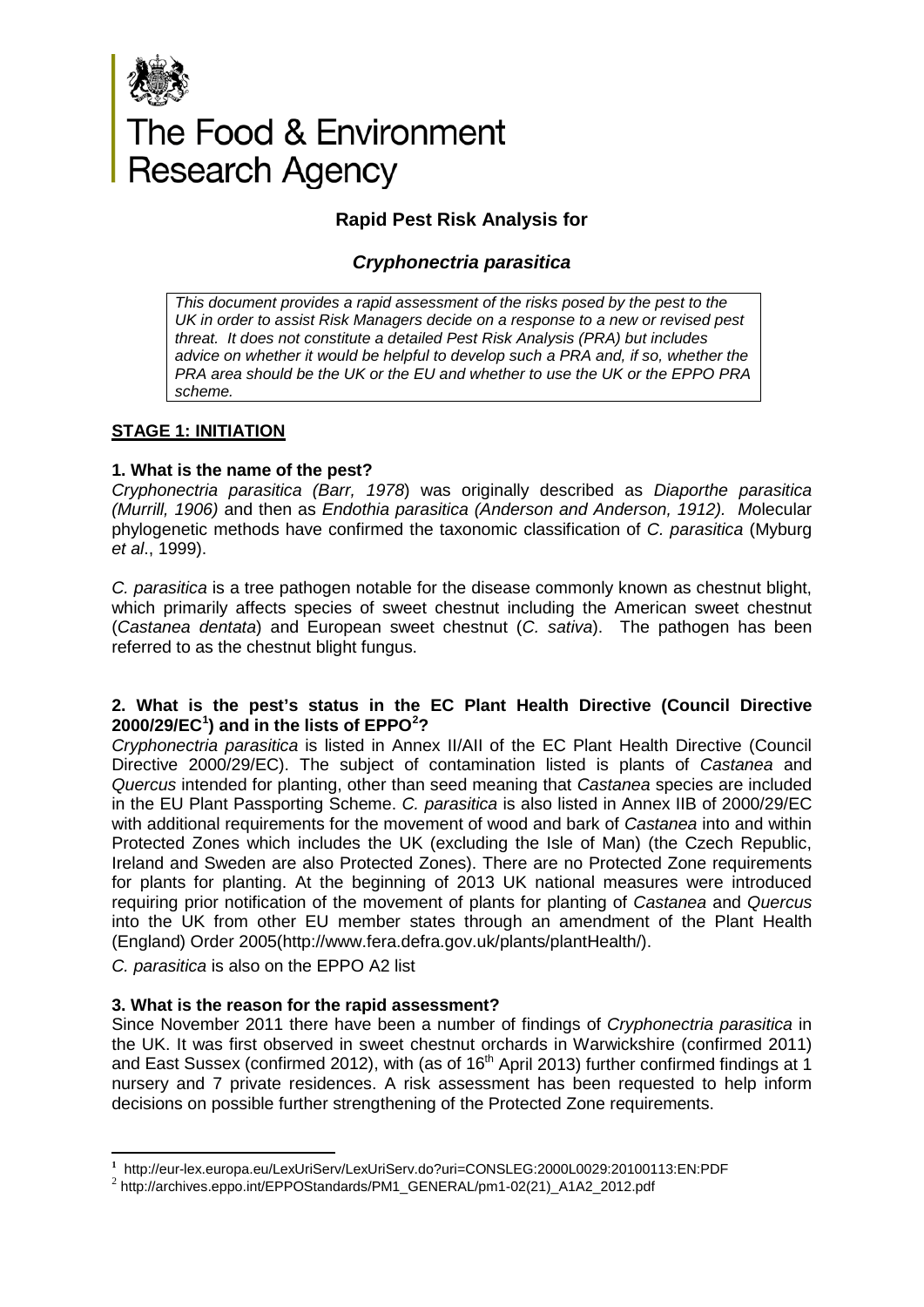## **STAGE 2: RISK ASSESSMENT**

#### **4. What is the pest's present geographical distribution?**

*C. parasitica* is native to eastern Asia and was introduced into North America over 100 years ago. It is recorded as present in:

**Asia**: Azerbaijan; China; Georgia (Republic of); India; Iran; Japan; Korea (Democratic People's Republic); Korea (Republic); Taiwan; Turkey (CABI CPC and EPPO PQR).

**Africa**: Tunisia (CABI CPC and EPPO PQR).

**North America**: Canada (British Columbia, Ontario); USA (Arkansas, California, Connecticut, Florida, Georgia, Illinois, Indiana, Iowa, Kentucky, Louisiana, Maryland, Massachusetts, Michigan, Minnesota, Mississippi, New Hampshire, New Jersey, New York, North Carolina, Oregon, Pennsylvania, Tennessee, Texas, Virginia, Washington, West Virginia, Wisconsin) (CABI CPC and EPPO PQR).

**Europe**: Albania; Austria; Belgium; Bosnia-Herzegovina; Croatia; France; Germany; Greece; Hungary; Italy; Macedonia; Poland; Portugal; Romania; Russia (restricted: Black Sea coast and Caucasus); Serbia; Slovakia; Slovenia; Spain; Switzerland; Ukraine (CABI CPC, EPPO PQR).

Details of the first observations of chestnut blight in Europe can be found in Robin & Heiniger (2001).

The NPPO of the Czech Republic officially declared the eradication of *C. parasitica* in 2011 (EPPO PQR). The Netherlands report the pathogen as transient, under eradication (EPPO PQR). The UK status is present, under eradication.

#### **5. Is the pest established or transient, or suspected to be established/transient in the UK?**

The UK (including the Channel Islands, but not the Isle of Man) has Protected Zone status for *C. parasitica*. To maintain this status, and controls on movements of wood and bark, the UK is obliged to carry out annual surveys to demonstrate continued freedom from this disease. The surveys are conducted in sweet chestnut plantations in England and Wales (there are no commercial plantations of chestnut known in Scotland) and are mainly visual, but if the disease is suspected samples are taken. Surveys have been conducted annually since 2006 (Forest Research, 2006), with 17 permanent study plots consisting of 24 trees being surveyed. None of the trees in these study plots have shown any signs of *C. parasitica* (United Kingdom Protected Zone Surveys for Forestry Pests, 2012).

In November 2011, approximately 90 *C. sativa* (sweet chestnut) trees were found showing symptoms of *C. parasitica* on a farm in Warwickshire. This was confirmed as the first finding of this pathogen in the UK. The trees were planted at two sites on the farm. Eighty of the trees were found at the main site and had been planted in 2007 from stock imported from a French nursery. The remainder of the trees had been planted more recently and had been sourced from a UK nursery in Devon. This UK nursery had sourced their stock from the same French nursery that had supplied the farm in Warwickshire. All the stock at the UK nursery had been sold. The map below (Figure 1) shows the distribution of sites to which this stock had been sent.

Subsequent trace back through sales records of both the French nursery and the UK supplier by the Plant Health and Seed Inspectorate (PHSI) and the Forestry Commission (FC) has led to the identification of (as of April 2013) nine further sites where infected trees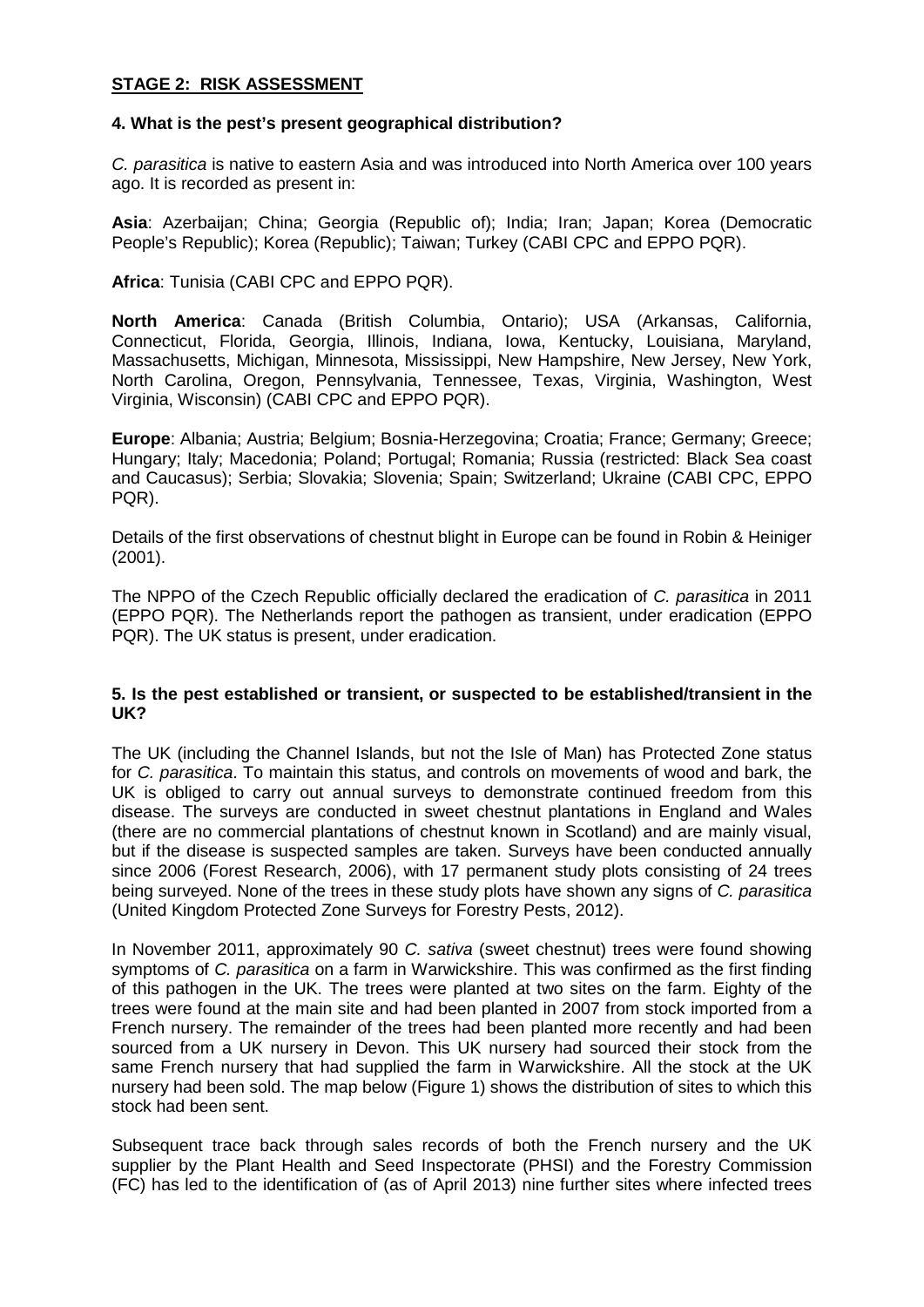have been found. Forestry Commission focussed on the distribution of consignments of more than 10 trees, leading to the finding of over 30 infected trees on a farm in East Sussex and 2 infected trees at a private residence in Herefordshire. Additionally the PHSI have, to date, traced infected trees to 7 private residences and one additional nursery, primarily in the southwest of England. In each case statutory action to eradicate *C. parasitica* has been taken, with the destruction of trees, surveys of the surrounding areas and further trace back in relation to the additional nursery. The vast majority of the trees supplied by the French nursery were sold mail order by several distributors and customer lists for deliveries prior to 2011 are difficult to obtain. To date 7 of the 13 2008/9 deliveries have been traced, 8 of the 9 2009/10 deliveries and 24 of the 40 2010/11 deliveries.

A table detailing all the UK findings and action taken up to April 2013 can be found in the Appendix.

There has additionally been suspicion of infection at a site in Cornwall, however results could not be confirmed from the samples. Further visits to this site are planned.

Following the first findings in the UK associated with imported trees from France, *Castanea* trees were held on entry. No disease symptoms were detected, and the plants were released for planting (PHSI pers. comm. and United Kingdom Protected Zone Surveys for Forestry Pests, 2012). In the last 12 months (as of April 2013) the PHSI have made 101 visits to 95 nursery and retail sites, making 170 inspections on *Castanea spp*., which includes plant passport inspections.

*C. parasitica* is currently present in the UK and under eradication (Fera, 2012).

**Figure 1**: Map showing the distribution of sweet chestnut trees following sale from the UK nursery. Courtesy of Forestry Commission.

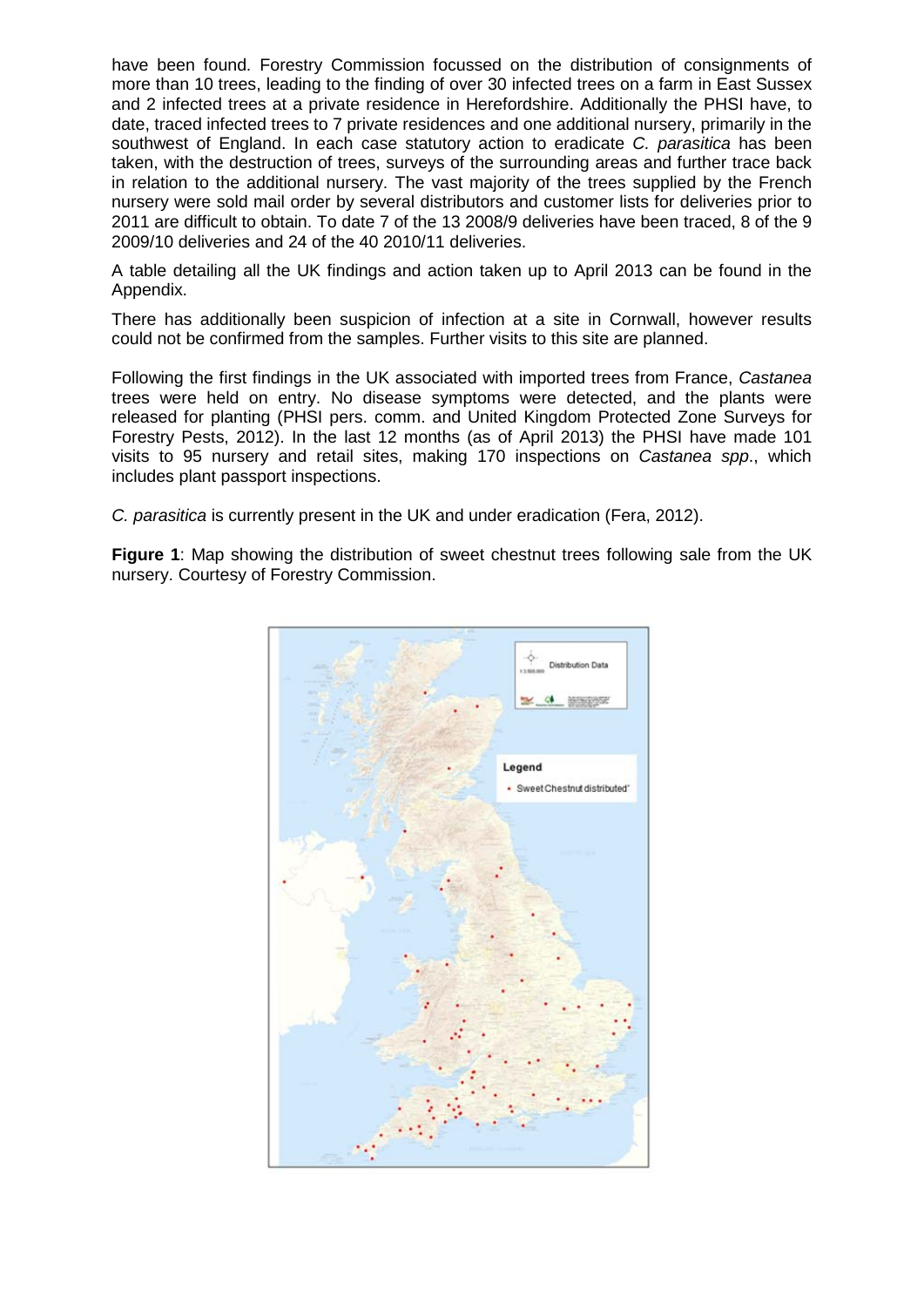#### **6. What are the pest's natural and experimental host plants; of these, which are of economic and/or environmental importance in the UK?**

A review of the host range of *C. parasitica* (CABI Crop Protection Compendium, 2013), identified species of *Castanea* and *Quercus* as the most important susceptible taxa.

The American chestnut (*C. dentata*) population comprising millions of trees has been nearly eradicated in central and eastern USA by *C. parasitica*, destroying what was previously a major component of hardwood trees in the region (Anagnostakis, 1987)*.* When infecting the American chestnut, *C. parasitica* readily causes necrosis that girdles the trunk or major branches which leads to high mortality. Since roots are not affected some trees may survive as sprouted stumps though these eventually die back to the ground (Parker *et al.*, 1993). Other North American sweet chestnut species are also affected: *C. pumila*, *C. alnifolia*, *C. ashei*, *C. floridana*, *C. paupispina*.

Since *C. parasitica* was first reported in Europe in Italy in 1938 (Biraghi, 1946), the pathogen has produced significant disease, including mortality, in *C. sativa* (European chestnut) orchards and plantations throughout many regions of Europe. In Italy for example a survey of 30 sweet chestnut stands found severe disease and high mortality (Turchetti *et al.,* 1991). A more detailed account of the extent of the epidemic in Europe is provided in the impacts section of this PRA. The presence of a virus which can infect strains of *C. parasitica,* has been shown to reduce disease and promote canker healing (Robin and Heiniger, 2001). Reduced *C. parasitica* host virulence associated with the virus (termed hypovirulence), and the use of *C. parasitica* strains containing the virus as a potential means of disease control is considered in the impacts section of this PRA. *C. sativa* is, therefore, considered to be susceptible to *C. parasitica*, but less so than *C. dentata*.

Other non-European *Castanea* species referred to in CABI (2013) were reported to have a range of disease susceptibilities to *C. parasitica*. The Asian species of *Castanea*, including the Chinese chestnut, *C. mollissima*, the Japanese chestnut (*C. crenata*), Père David's chestnut (*C*. *davidii)*, Henry's chestnut (*C. henryi*) and Seguin's chestnut (*C. seguinii*) are all much less susceptible to the pathogen than the European or American sweet chestnuts, but none of these species is immune, despite having co-evolved with the pathogen.

Infection of Durmast or sessile oak (*Q. petraea*) by *C. parasitica* has been reported in Hungary, where mortality associated with the pathogen of up to 5.76% was recorded (Ilona *et al*., 2009). A Slovakian survey between 2003 and 2008 of seven localities which comprised mixed chestnut/oak trees detected cankers (which were less conspicuous than those affecting sweet chestnut) in up to 15.8% of *Q. petraea* and *Q. robur* trees (Adamcikova *et al*., 2010). *C. parasitica* has also been reported on *Q. petraea* in Switzerland (Bissegger and Heiniger, 1991). In Italy the pathogen has been noted on *Ostrya carpinifolia*, *Q. ilex*, *Q. pubescens* and *Alnus cordata* as well as *C. sativa*, however, only *C. sativa* trees were badly damaged (Turchetti *et al*., 1991). The paucity of reports of diseased oaks from Europe which were not associated with infected *C. sativa* suggests that European oak species are mainly incidental hosts. *Q. virginiana* and *Q. stellata* are the only oaks in North America to be seriously affected (CABI CPC, 2013).

*Castanopsis* spp., also a member of the family Fagaceae, is known to be a host, but the disease is much less severe than on chestnut.

As well as *O. carpinifolia*, and *A. cordata* reported hosts from other families include hickory (*Carya ovata*), maple (*Acer*) spp. and *Rhus typhina*, although on these species, only small, superficial cankers are formed, and the damage is not serious.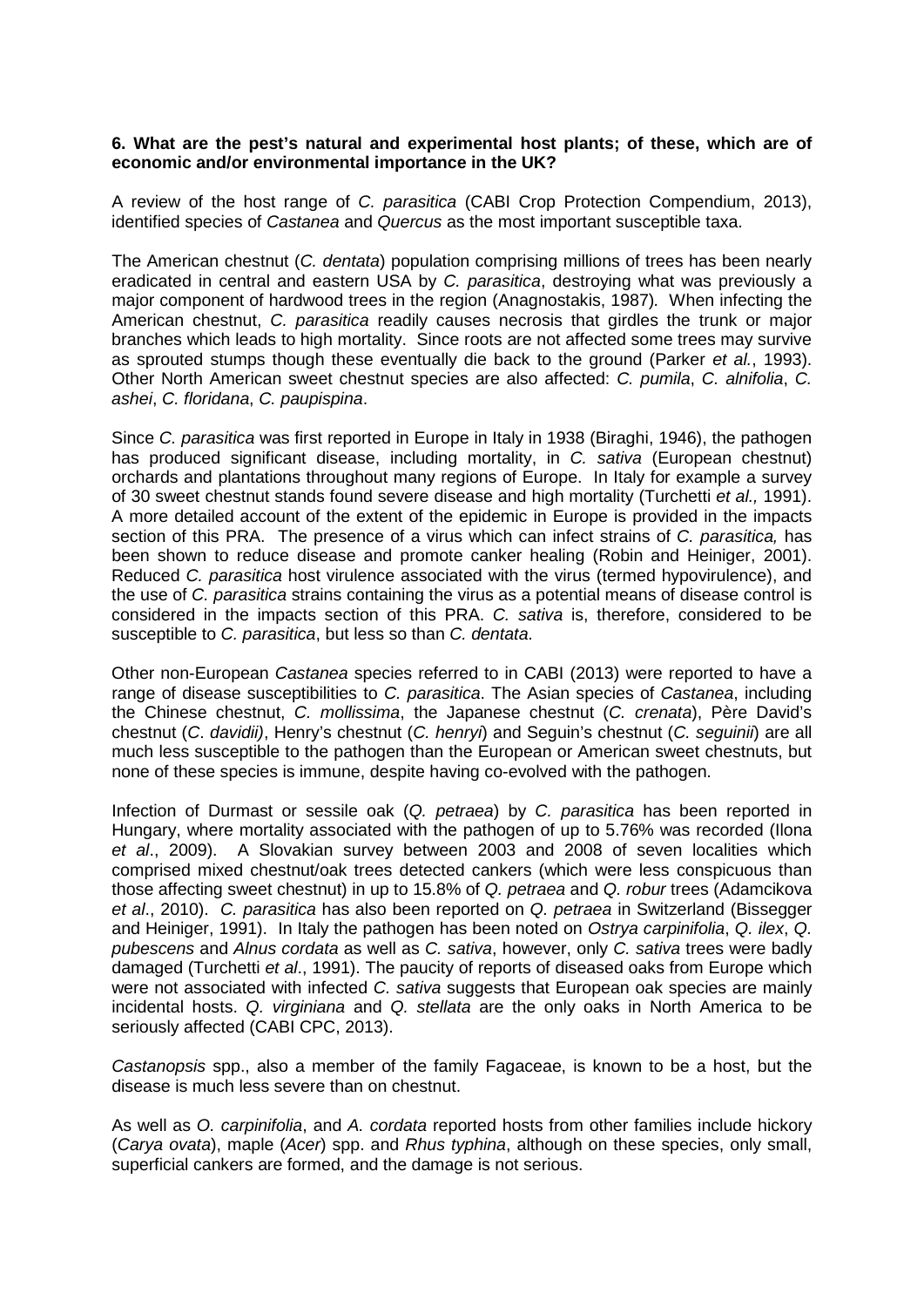In the UK, the only known host on which the pathogen is likely to cause a major disease and damage is *C. sativa*. The distribution of *C. sativa* in the UK is shown in Figure 2, and no other *Castanea* species are recorded by the Botanical Society of the British Isles (BSBI). *C. sativa* is a major constituent of coppiced woodland in SE England and is also commonly found in hedgerows, wood-borders, parklands, gardens and amenity areas (Preston *et al*., 2002).

*Castanea* are sold by many nurseries in the UK, but again this is mostly *C. sativa*. RHS Plant Finder [\(http://apps.rhs.org.uk/rhsplantfinder/\)](http://apps.rhs.org.uk/rhsplantfinder/) records only a couple of nurseries which are supplying *C. dentata* and *C. crenata*, with *C. seguinii*, *C. henryi* and *C. pumila* entered as not having been supplied for several years.

The Forestry Commission (2012) reports that in Great Britain there are 28,200 ha of sweet chestnut in woodlands over 0.5 ha in size, a standing volume of  $7.629,000 \, \text{m}^3$  (3% of broadleaved trees) and 44.2 million trees.

Any chestnuts for human production in the UK are produced on too small a scale to register in international databases (Conedera *et al*., 2004; EFSA, 2010) and, as in France north of the river Loire, chestnut is only cultivated for timber and as a coppice tree (Cécile Robin, personal communication 15th April 2013).



Figure 2. Distribution of *Castanea sativa* in Britain and Ireland. Source: http://www.bsbimaps.org.uk/atlas/

#### **7. If the pest needs a vector, is it present in the UK?**

No vector is required for this pathogen. However, conidiospores can be carried by insects, birds and mammals. See section 10.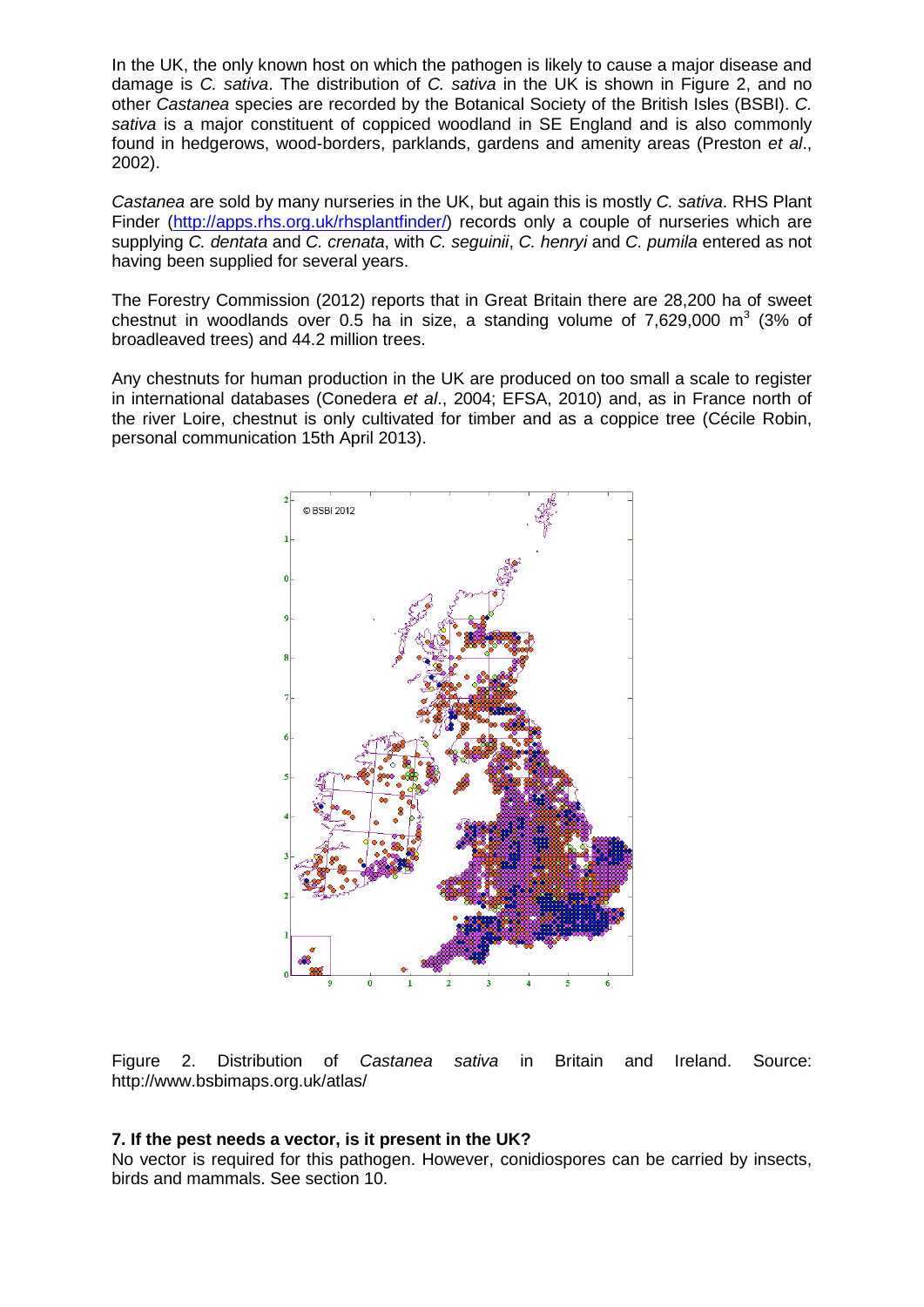#### **8. What are the pathways on which the pest is likely to move and how likely is the pest to enter the UK?** (*By pathway*):

#### **Pathway 1: Host plants for planting, other than seed.**

Evidence relating to the source of the UK findings indicates that this is a major pathway for introduction (rated very likely), with low uncertainty (see section 5).

Plants for planting of *Castanea* and *Quercus* moving within the EU need to meet the requirements set out in Annex IVAII of Council Directive 2000/29/EC. This states that plants for planting of *Castanea* and *Quercus*, other than seed, must be accompanied by an official statement that the plants either originate in areas known to be free from *C. parasitica* or that no symptoms of *C. parasitica* have been observed at the place of production or in its immediate vicinity since the beginning of the last complete cycle of vegetation. The UK also has a Protected Zone for *Cryphonectria parasitica*, however this applies only to the imports of wood and bark of *Castanea* and does not involve any further restrictions on the movement of plants for planting.

All symptoms on infected trees occur above ground. *C. parasitica* enters the host through fissures or wounds and grows in the cambium. The fungus can spread rapidly in infected bark, causing cankers that may eventually girdle the stem or branch. Branch points and graft sites are common sites of entry. The cambium under the infected bark is killed and the bark appears sunken or swollen. Above the girdling canker, leaves wilt and turn brown, while branches below may have healthy foliage. There may be several cankers on a single tree. When the bark is killed rapidly the stem is girdled without any callus formation, however the disease progress can be slower, with new layers of bark forming under affected areas, and swelling and subsequent cracking of the outer bark. Masses of yellow-orange to reddishbrown pustules, the size of a pin-head, develop on infected bark. These fruit bodies erupt through lenticels with long orange-yellow tendrils of spores developing in moist weather. Also characteristic is the formation of pale-brown mycelial fans in the inner bark, which can be seen if the outer bark is cut away (Forestry Commission, 2013).

However, there is evidence that there is likely to be a latent period between the time of infection and the emergence of symptoms on *Castanea*. Reports from France suggest that this may be up to six months (Guerin *et al*., 2000), while Cunnington & Pascoe (2003) using data from Australian post entry quarantine suggest it may take even longer for infection to be positively identified. They report that a consignment of *Castanea* plants arrived in Australia from France in March 1999. In August 2000 orange discoloration was observed on the stems, but no fungus material could be isolated. AQIS guidelines require chestnut nursery material be kept in post entry quarantine for a minimum of two years. The plants were due to be released from quarantine in April 2001 when more pronounced symptoms were observed and they were sampled again, this time with the identification of *C. parasitica*.

As well as the evidence of *C. parasitica* on UK and Australian imports of *Castanea*, there is also a report of the pathogen being found on *C. sativa* plants for planting entering Ireland, again originating in France (EPPO, 2010; Europhyt notification records).

Most plants for planting of *Castanea* and *Quercus* would be shipped bare-rooted in the dormant period, from October to March, when recent infections would not show diagnostic symptoms. Some containerised plants may be shipped during the spring and summer. The likelihood is, therefore that asymptomatic plants for planting could enter the UK and, even if inspected or sampled and tested on entry, the disease may not be picked up.

The numbers of potential host trees entering the UK are substantial. Since notification of imports was brought in at the beginning of 2013 there have (up to mid-April 2013) been 44 notifications by 26 nurseries, consisting of 18,367 *Castanea* plants for planting. Over the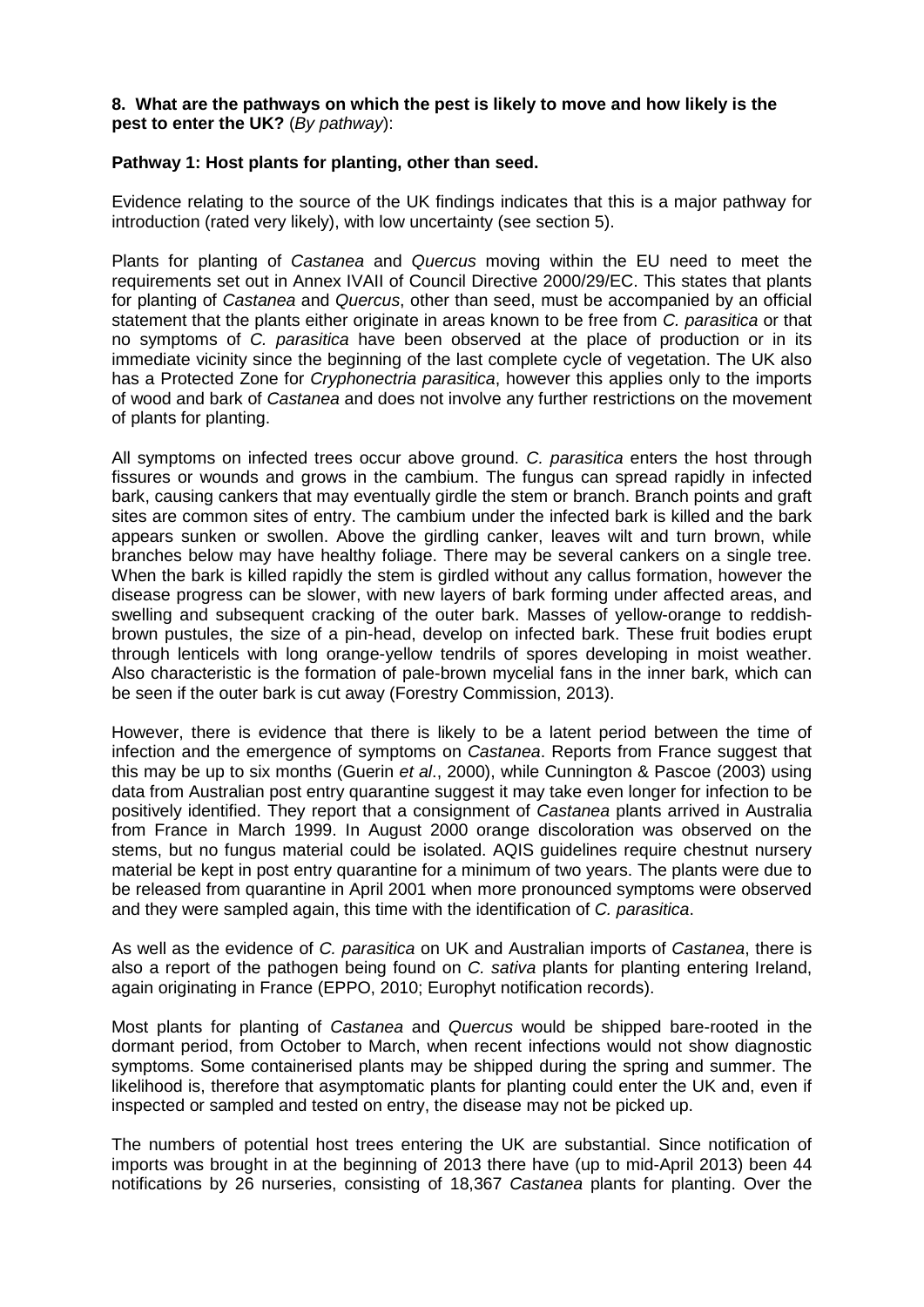same period there were notifications of the imports of 136,000 *Quercus* (PHSI notification data). Additionally, over a ten year period between 2002 and 2012, 35 *Castanea* consignments consisting of 102,480 trees were imported into the UK for forestry purposes (Forest Reproductive Material database). However, neither of these datasets covers trees which may have been brought in directly by individuals, for landscaping for roads and railways or urban industrial and domestic landscaping.



## **Pathway 2 - Natural dispersal.**

The rating for this pathway is given as unlikely, with moderate uncertainty.

Natural dispersal locally from an infected source is well documented for this and other similar pathogens. Ascospores (the sexual stage) are windborne (Heald and Studhalter 1915), while conidia (the asexual stage) ooze out of fruiting bodies and can be carried in water droplets or on the bodies of insects, birds and mammals (Craighead 1912; Studhalter 1914; Studhalter & Ruggles 1915; Sharf & DePalma, 1981; Smith, 2012). It is therefore only the ascospores that are likely to play a role in allowing the pathogen to enter the UK by long distance natural movement. However, this is difficult to assess because to date there is no published scientific evidence that long distance movement by this pathogen has occurred within mainland Europe or into the UK.

It is possible that the relatively slow spread of this pathogen in Europe may be related to a low likelihood of windborne spread. *C. parasitica* was reported for the first time in Europe in 1938, in Italy, although there is a suggestion it may have been introduced earlier and remained unnoticed (Guérin & Robin, 2003). It has since spread widely in Europe (see section 5), but not rapidly. It was first reported in France in the 1950s. In France the distribution of infected forest sites between 1989 and 2012 has been surveyed and mapped. The maps show the progression of the pathogen, especially in forests of northern France in the ten years between 1997 and 2006 (DSF-MAAF, 2013). The slow spread could be due to slow natural dispersal, although climate may also have an influence (Desprez-Loustau *et al*. 2007), with the changes over the last 20 years contributing to the establishment of the pathogen further north.

Although the hosts are widespread in mainland Europe, apart from in chestnut plantations, the trees generally grow at low density in the regions close to the UK (Conedera *et al*., 2004). This will limit the concentration of ascospores that are produced and could travel along the pathway at any one time.



#### **Pathway 3 - Tree seed external contamination.**

This pathway is rated as unlikely to moderately likely. Both boxes are ticked to show that there is moderate uncertainty.

There do not appear to be any recent references to the infection of nuts of *Castanea* (i.e. seeds) by *C. parasitica*. However, fruit (i.e. nuts plus the husk) of European and American chestnut have been found naturally infected by *C. parasitica* (Collins 1913; 1915; Gravatt *et al*. 1935; Jaynes & DePalma, 1984). The article by Jaynes and DePalma documents that an average of 14% of the nuts harvested from a planting of *C. dentata* with chestnut blight were infected. The infections were confined to the husk and shell of the seed and no effect on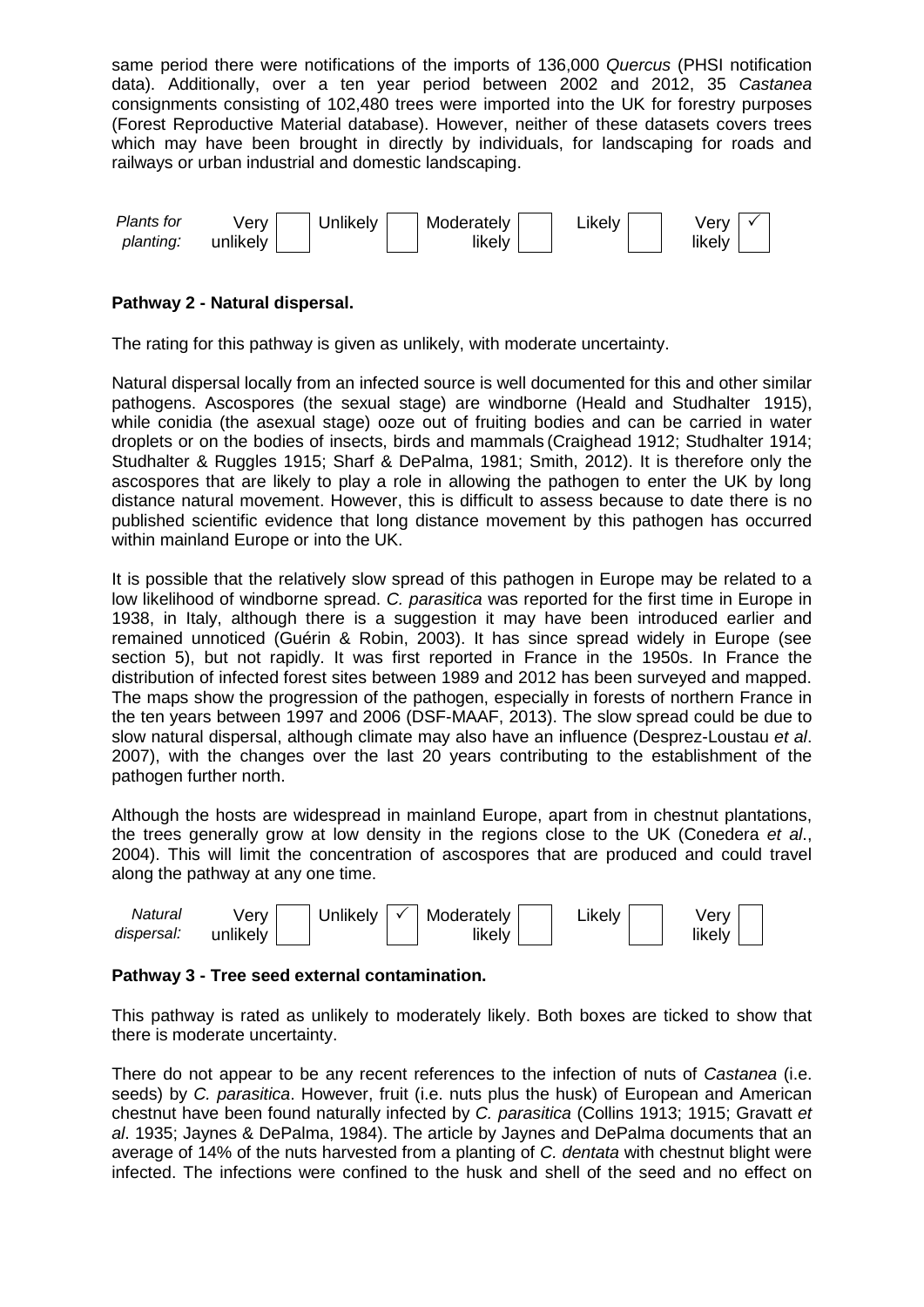seed germination or growth was noted. However, fruiting bodies were commonly produced. A New Zealand Risk Management proposal (2011) postulated that the infection could move on the outside of the seed, on the pericarps as the plumule develops into a shoot (MAF, 2011). The risk is that in moist conditions sporulation of the fungus present on the surface of the seed could occur and the new seedling or other nearby trees would become infected through wounds. The importation of host tree seed from an area where *C. parasitica* is present could, therefore, be a means of introducing the chestnut blight fungus.



## **Pathway 4 – Wood and bark.**

The pathway for this is rated as unlikely to moderately likely. Both boxes are ticked to show that there is moderate uncertainty.

The UK (except the Isle of Man) has a Protected Zone status for *Cryphonectria parasitica* and this requires that if **wood of** *Castanea* is imported from areas where the disease occurs, it must be de-barked or the timber have undergone kiln-drying to specified standards. These requirements should be sufficient to prevent entry to the rest of the UK by this pathway, provided 'in-transit' arrangements of any material to the Isle of Man are observed.

Similarly for **isolated bark of** *Castanea,* this must originate in areas known to be free from *Cryphonectria parasitica* or subjected to fumigation or other appropriate treatment to a specification laid down by the Article 18.2 procedure in 2000/29/EC, i.e. by the Standing Committee for Plant Health. It appears no treatments have been approved by this committee under this procedure in the past (*J Morgan pers comm*).

However, there is nothing in the legislation regarding wood of other potential hosts of *C. parasitica*.

It is believed that logs of *Castanea* carrying infected bark were the source for the introductions of *C. parasitica* into North America in approx. 1900 and into Europe in approx. 1938 (Anagnostakis, 1987). Hepting (1974) suggested that mycelium of *C. parasitica*  survived in dried bark for up to 10 months.



## **Pathway 5 – Chestnuts for human and animal consumption.**

This pathway is rated as very unlikely, medium level of uncertainty.

The primarycommodity for this pathway is seed of *C. sativa* imported from other European countries where the pathogen is established for human consumption*.* Much of this trade occurs in the late autumn and it is quite likely that spores will be contaminating the fruits during this period. However, chestnuts are primarily sold fresh, without the surrounding husk (Geisler, 2012), which reduces, though does not eliminate the likelihood of contamination. The likelihood of the chestnut seeds themselves carrying and transferring spores to growing trees is very low, even if the chestnuts are deemed inedible and discarded.

Sweet chestnut seed has been recommended for supplementary feeding of UK populations of red squirrel (*Sciurus vulgaris*) [\(http://jncc.defra.gov.uk/pdf/rs\\_supfeed\\_v5.pdf\)](http://jncc.defra.gov.uk/pdf/rs_supfeed_v5.pdf). This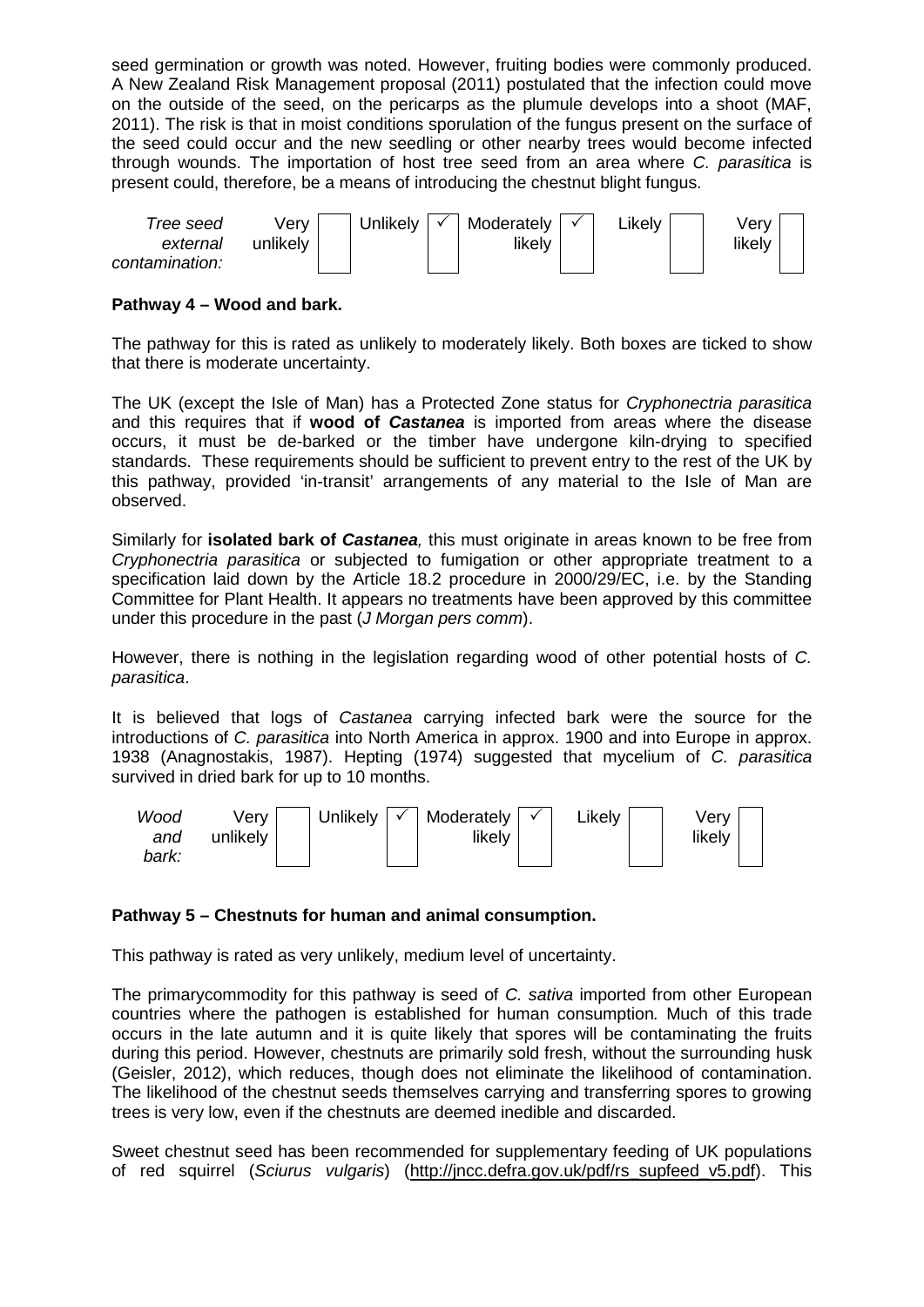practice may represent an enhanced risk of entry compared to other seed uses, since the red squirrel may inhabit areas with sweet chestnut. There is no data available as to the extent of the use of imported *C. sativa* nuts for feeding to red squirrel. The very low levels of potential infection carried on the surface of dehusked nuts is consistent with a pathway rating of very unlikely, however, considering the difficulty in precisely assessing this risk, the level of uncertainty scored for this pathway is raised to medium.



## **Pathway 6 - Foliar plant debris.**

This pathway is rated as very unlikely, with moderate uncertainty.

There is a possibility that foliar debris may act as a vector for *Cryphonectria parasitica*, where spores are attached to leaf surfaces. The potential distance for spread via this pathway is unknown, but unlikely to be far. It is possible this may contribute to local spread.

| Pathway | Verv I   | $\checkmark$ | <sup>I</sup> Unlikely | Moderately | ∟ikelv | Verv   |
|---------|----------|--------------|-----------------------|------------|--------|--------|
| title:  | unlikely |              |                       | likelv     |        | likelv |

## **9. How likely is the pest to establish outdoors or under protection in the UK?**

*C. parasitica* infections have been detected on outdoor-grown *C. sativa* at a number of locations around the UK (see Appendix). These trees all originate from a nursery in France, either bought directly from this nursery or through a UK nursery which imported the plant material. To date no symptoms have been found on trees already growing in the UK, but, from the data gathered by the Forestry Commission and the PHSI, most of the infected plant material had been planted in either small numbers or in an area where there was little host material. The site in East Sussex is the exception and monitoring of the area is planned.

The pathogen is present in Canada, Belgium and Northern France and is no evidence to suggest that this pathogen could not establish in the wider environment in the UK given the opportunity (see section 11 for the endangered area).

The potential hosts of this pathogen are very unlikely to be grown under protection, and on this basis establishment indoors is rated as very unlikely, low uncertainty.



## **10. How quickly could the pest spread in the UK?**

Natural dispersal locally from an infected source is well documented for this and other similar pathogens. Ascospores (the sexual stage) are wind borne (Heald and Studhalter 1915), while conidia (the asexual stage) ooze out of fruiting bodies and can be carried in water droplets or on the bodies of insects, birds and mammals (Craighead 1912; Studhalter 1914; Studhalter & Ruggles 1915; Smith, 2012). Ascospores, despite being far more common than conidiospores in the air, were rarely found on insects. In North America, several insect species that wound bark tissues may vector the pathogen, including *Strophiona nitens* and *Ectoedema phleophaga*. Folivorous species such as *Leptostylus maculata* also carry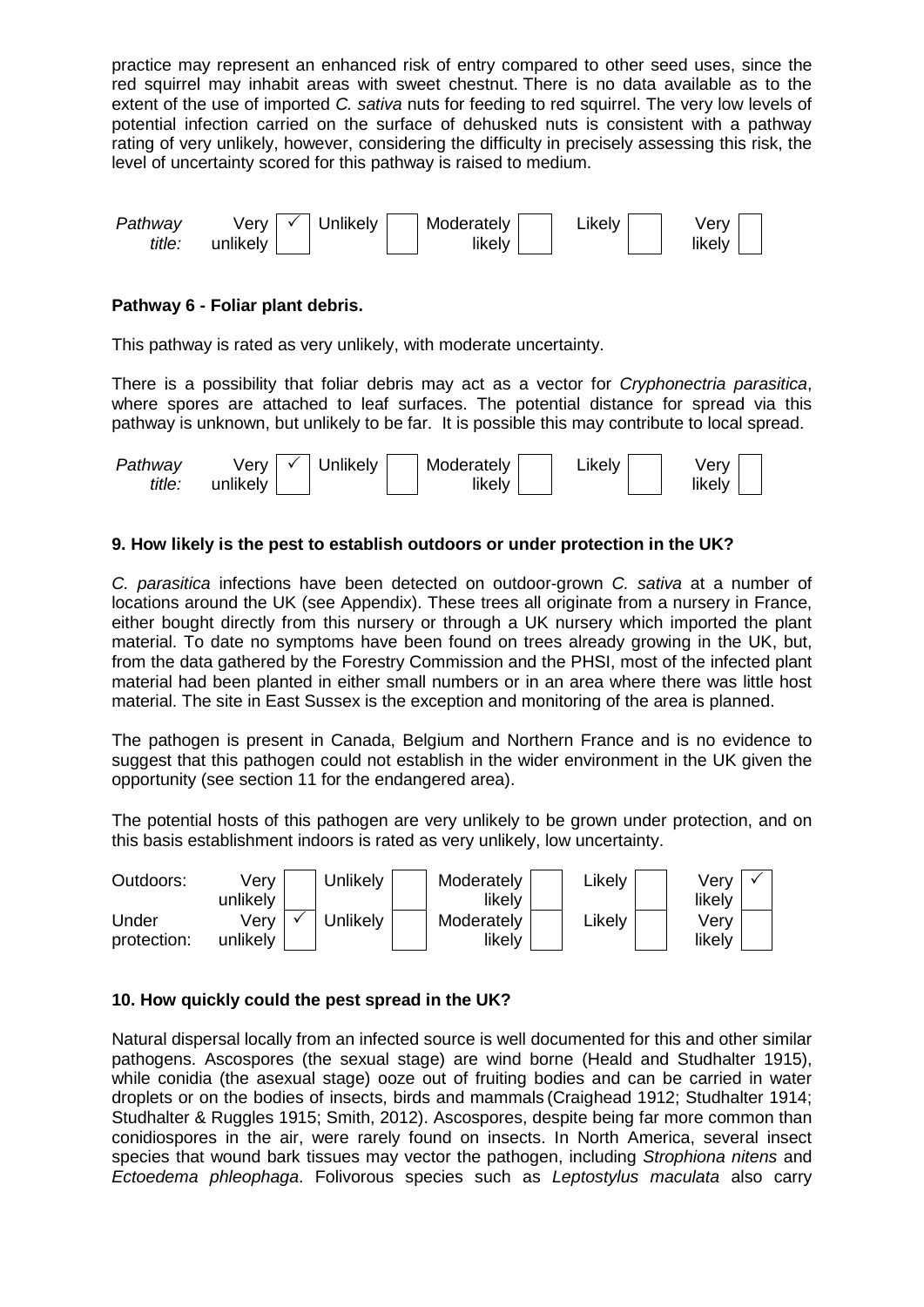conidia. Compared with insects, the roles of birds and arboreal mammals in dissemination is less clear, although conidia are known to attach to both groups of animals from sporulating cankers (Heald & Studhalter 1914; Scharf & DePalma 1981). Insects in the UK with similar life cycles may vector the pathogen, including the bark beetles and borers *Taphrorychus villifrons*, *Scolytus intricatus*, *Platypus cylindrus* and *Agrilus biguttatus*.

There is a high risk of spread of *C. parasitica* inoculum between trees through the use of pruning tools that were not disinfected between individual trees. However, this method is likely to lead to only very localized spread.

In the USA the spread of *C. parasitica* was documented as proceeding at the rate of 37 km per year once the pathogen moved out of New York State, so that within 50 years about 3.6 million hectares of *C. dentata* were dead or dying (Anagnostakis, 1987). A similar rate of spread occurred in Italy in the 1940s.

*C. parasitica* was first reported in France in 1956, on *C. sativa* in the southeast (Rhone valley), although it was probably introduced earlier, and shortly after in the southwest (Basque country). It is still spreading northwards (Desprez-Loustau *et al*., 2007). French surveys of *Castanea* in forest stands in 1996-97 detected only three sites of infection in northern France. Over the last 15 years there has been an extension of the disease in the north of France, and, although occurrences of mortality are uncommon north of the river Loire, locally severely affected stands have been observed (Dominique Piou, Ministère de l'agriculture, France; *pers comm*).

Spread in the UK, is, therefore, highly likely. In trade spread to disparate locations around the UK is likely to be rapid, with the risk then being natural spread into the wider environment.



## **11. What is the area endangered by the pest?**

Based on published information on the impacts of environment on disease development (e.g. Anagnostakis & Aylor 1984), all areas of the UK where sweet chestnut is grown are potentially suitable for infections to occur and canker to develop, however the concentration of hosts does decrease further north and is not known if there may be a northern limit on its spread.

A report by English Nature (2009) gives the following summary on *C. sativa*:

"Sweet chestnut - *Castanea sativa* was probably introduced into Britain over two millennia ago, since when its range has expanded steadily across southern England as a result of increasing domestication and naturalization. Initially valued for its nuts and timber properties, planting of pure chestnut stands for coppice accelerated sharply in the nineteenth century, in response to strong hop-growing and fencing markets. These plantations were often located on sites of semi-natural, broadleaved woodlands that were comprehensively cleared of competing woody species."

[\(http://www.swog.org.uk/wp-content/uploads/2009/03/627.pdf\)](http://www.swog.org.uk/wp-content/uploads/2009/03/627.pdf).

Many additional trees are located throughout the UK in large gardens and in parks in both urban and rural areas. Apart from *C. sativa*, other species of *Castanea* and *Castanopsis* are grown in arboreta, botanic gardens and parks.

Any chestnuts for human production in the UK are produced on too small a scale to register in international databases (Conedera *et al*., 2004; EFSA, 2010) and, as in France north of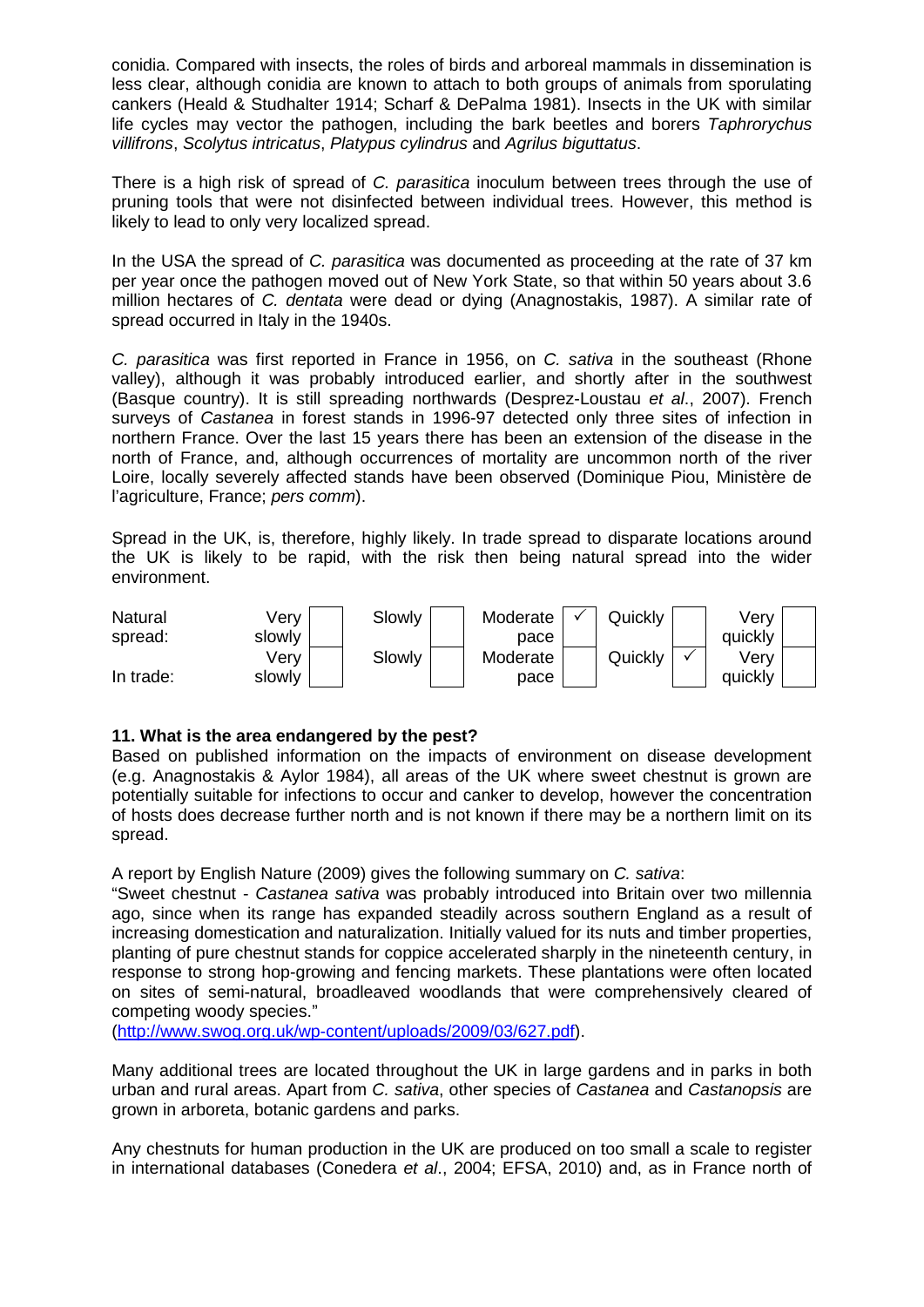the river Loire, chestnut is only cultivated for timber and as a coppice tree (Cécile Robin, personal communication 15th April 2013). However in recent years there does seem to have been a resurgence in interest in nut growing (PHSI, pers comm.) which may have led to an increase in imports of plant for planting for nut production.

Desprez-Loustau *et al*. (2007) investigated the potential distribution of *C. parasitica* with climate change based on a French survey in 1996-7 and a CLIMEX model. In this rapid PRA, we have had insufficient time to study this in detail. However, the paper suggests that the northwards spread of this species in France may be related to climate change because "*C. parasitica* occurrence is favoured by increased spring precipitation and warmer and drier summer climate." Although *C. parasitica* symtoms are known to be influenced by water stress (Gao and Shain., 1995) and temperature (Guérin *et al*., 2001), the extent to which this will limit its establishment and minimise impacts in the UK is unclear.

## **12. What is the pest's economic, environmental or social impact within its existing distribution?**

*C. parasitica* attacks bark tissues producing cankers that can develop as sunken regions due to tissue collapse; damage to vascular tissues produces wilts and die backs distal to the canker. (Hebard *et al*., 1984). Ultimately chronic infections can girdle major branches or the trunk which can kill the tree. Although *C. parasitica* infections in *C. sativa* can be severe, the extreme scale of destruction of *C. dendata* in N. America has not been repeated in *C. sativa* in Europe.

*C. parasitica* can be infected with a double-stranded RNA virus known as (CHV-1) C*ryphonectria hypovirus* 1 (Hillman and Suzuki, 2004). Members of the hypoviridae (Nuss, 2005) induce changes to fungal physiology that lead to reduced fungal pathogenicity known as hypovirulence (Heiniger and Rigling, 1994; Hillman and Suzuki 2004.). CHV-1 is unusual in that its transmission to new hosts is mediated through hyphal fusion (anastomosis) between the infected hyphae and hyphae of the new host. The ability of two *C. parasitica* strains to fuse hyphae is dependent on the vegetative compatibility (vc) characteristics of the strains. Many vc types have been identified from European *C. parasitica populations*  (Allemann *et al*., 1999). Successful transmission of the virus to a new host is therefore dependent upon the vc status of the infected strain and potential new host. The presence of CHV-1 in *C. parasitica* is associated with healing cankers and reduction in disease symptoms (Heiniger and Rigling, 1994). CHV-1 is most frequently isolated from areas where *C. parasitica* infection has been established over a long period (Bryner *et al*., 2012), and the virus is thought to have moderated the effects of the chestnut blight in the region (Zoinia, 1987). CHV-1 has been used successfully in Europe as a biocontrol agent (Soylu and Mert, 2009).

In the eastern USA the impact of the disease on the *C. dentata* population has been devastating, reducing the species in its natural range from what was once a major component of the hardwood canopy to dying sprouted stumps (Parker *et al.*, 1993). Although *C. dentata* was the cornerstone tree species of the region and made up to 25% of eastern USA forest the ecological impact of the loss of the species has been poorly recorded. Seven species of moth which depended on *C. dentata* became extinct (Orwig, 2002; Opler, 1978). The American chestnut tree has been replaced in forests by hickory (*Carya glabra* ) and species of oak (McCormick and Platt 1980).

The American chestnut is a tall tree which can grow to large proportions and the loss of these great trees had a profound impact on the composition, nature and visual amenity of woodland in the region. Intrinsically, the near extinction of a species in its natural range comprising of billions of trees is a significant environmental loss which has caused great concern and a sense of loss by members of the public. Anxiety is made more acute by the threat posed by other pests and diseases to other tree species, eg the American elm (*Ulmus americanum*), which contribute to environmental quality and natural diversity of this region.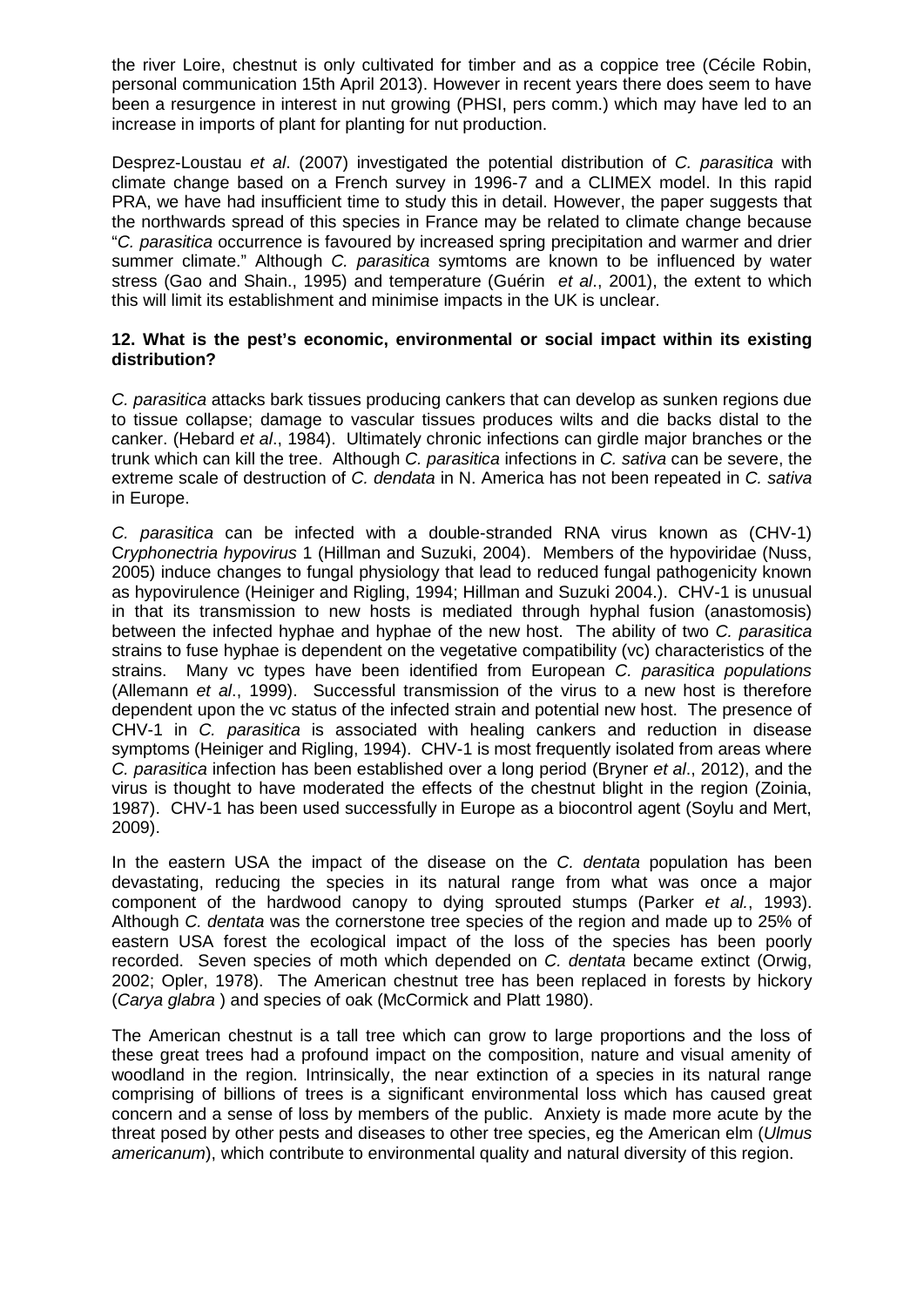Since the first report of chestnut blight in Italy in 1938 (Biraghi, 1946) the disease has spread widely in sweet chestnut growing areas of Europe. *C. parasitica* infection rates of 67-99% have been reported in Italy (Amorini *et al*., 2001), which compares with 17-65% for Portugal (Braganca *et al*., 2009). In Portugal a survey of 185 sites revealed the disease had become widespread by 2005 (Braganca *et al*. 2005).

The first report of chestnut blight in Spain dates back to 1947 (Elorrietta Artaza 1949). The El Bierzo region is found in north western Spain, an area which produces 8000 tonnes of nuts per year. Recently, a large study of chestnut blight has been completed from the El Bierzo region (Tizado *et al*., 2012), *C. parasitica* strains from this region were reported to have a low incidence of hypovirulence (3% of infected trees). This extensive study used a detailed methodology for recording the extent of disease symptoms in 7240 trees located in 452 plots, which found that 90.7% of plots contained diseased trees with an estimated disease incidence of 78.5%. Mean mortality recorded as dead trees with symptoms of chestnut blight was 5.12% and 15.48% of plots were severely damaged. This study also concluded that the most important means of *C. parasitica* disease transmission in the El Bierzo region was mediated through graft and pruning injuries as a consequence of crop management. This study found that most infections (82.2%) were centred on the crown rather than the main stem, which was attributed to the use of management techniques involving pruning and grafting to lower branches.

In Germany the disease has been monitored since it was first reported in 1992. Between 2003 and 2010 the area containing infected sweet chestnut in the Rhine valley had increased 6-fold from 0.5% to 3%. In south-western Germany there is an increasing utilisation of *C. sativa* for high grade timber (Mettendorph, 2007). Peters *et al*. (2012) consider that the hot dry summer of 2003 could explain the rapid spread of the disease and the increase in symptom expression. In Slovakia chestnut blight was first reported in 1976 and, by 1998, had spread to 77 stands at 20 sites (Juhasova *et al*., 1999). In Slovenia chestnut blight was first reported in 1950 and, despite intensive disease management action, the disease spread and control measures were halted in 1969 (Jurc, 2002).

In France, it is considered that *C. parasitica* has now infected almost all areas where chestnut is present in France. There has been a very significant movement northwards and eastwards in the last 15 years. In northern France, mortality is still relatively rare but some plantations in NW France now have no commercial value (Dominique Piou, personal communication  $15<sup>th</sup>$  April 2013).

In Belgium, although the disease is reported to be present (Belgium NPPO 2007, reported in EPPO PQR), no surveys have been carried out and neither the Plant Clinic at Walloon Agricultural Research Centre or the Institute for Agricultural and Fisheries Research in Flanders have ever received any samples infected with *Cryphonectria parasitica*, suggesting that the disease is not common (*pers. comm.* Anne Chandelier and Kurt Heungens, 2013). This has been backed up by a researcher from the Flemish Research Institute for Nature and Forest (INBO), who, despite contacting other Flemish fungal experts, is unaware of any records of *C. parasitica* in the northern region of Belgium (*pers. comm*. Peter Roskams).

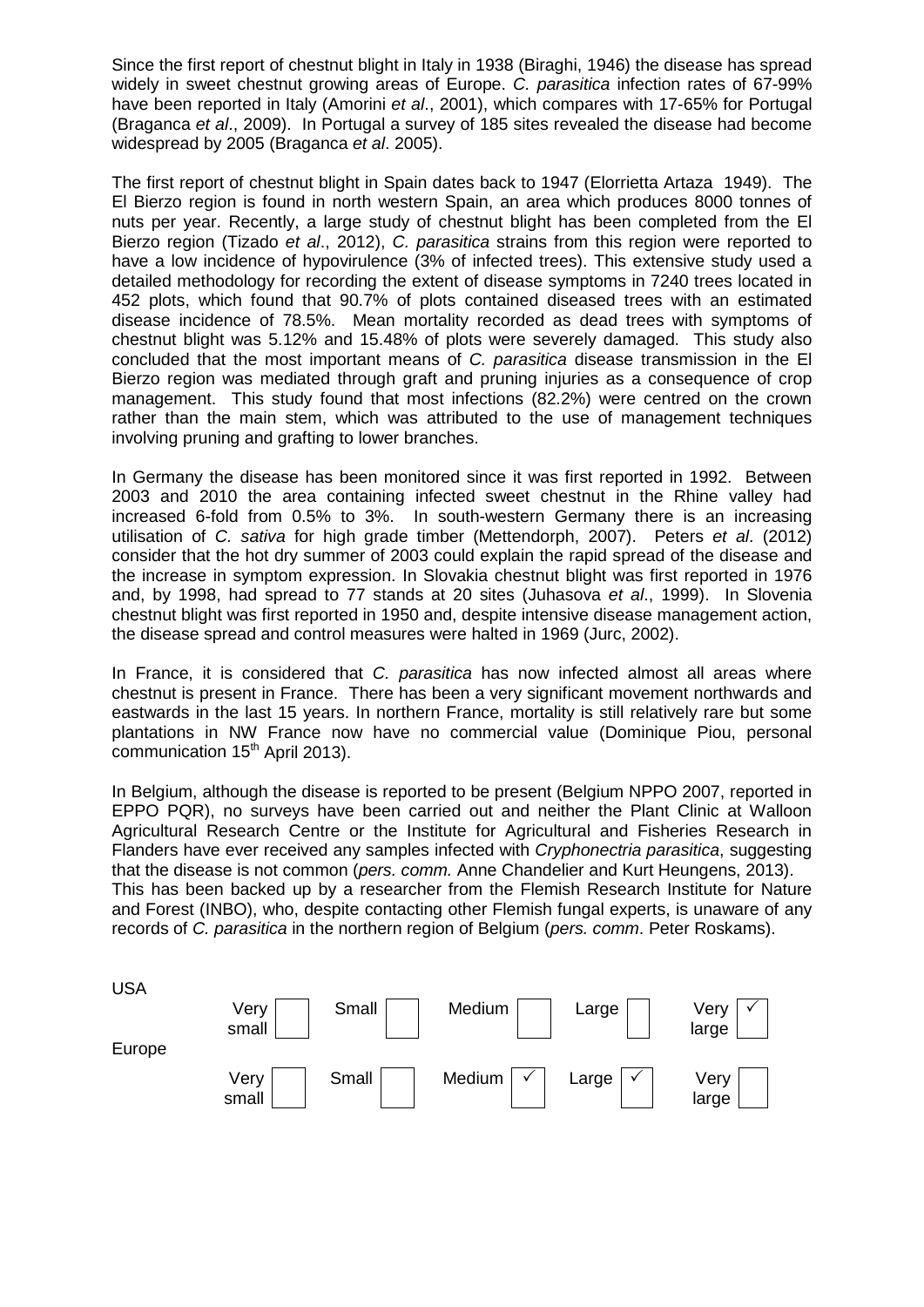## **13. What is the pest's potential to cause economic, environmental or social impacts in the UK?**

Should the pathogen become established, economic impacts will be mainly to the chestnut timber industry (primarily coppice for fencing) and ornamental tree nurseries since there is no significant commercial nut production. Environmental impacts include reductions in food resource and habitat for associated organisms. Sweet chestnut is a dominant component of landscapes in the areas where large numbers of trees have been planted for coppicing, particularly Kent and Sussex, and their loss would cause considerable changes to the landscape. As a specimen tree, sweet chestnut is a long lived species which often reaches a large size. The tree is widely planted for aesthetic reasons in arboreta, parks and gardens where it is highly valued by the public who may also forage for the nuts in the autumn. The loss of these trees would have a social impact as it would reduce the environmental enjoyment of these areas by the public.

Sweet chestnut is a suitable broad-leaved substitute for ash on certain non-calcareous sites in lowland England and Wales. After oak and ash, sweet chestnut has been the next most common species planted on woodland creation schemes in England over the last 7 years. Although only 4% this could rise to around 10-20% as people seek to fill the void left by ash (*pers. comm.* John Morgan and Andrew Smith, 2013).

In mainland Europe, attenuation of the disease, when the hypovirus attacks the pathogen, has led to a decrease in damage (see section 12) over a period of time (10-20 years in central and southern France (Robin & Heiniger, 2001)). Although the situation is complex, chestnut blight is largely under control and tree mortality is often uncommon in Europe because of hypovirulence. The potential use of the hypovirus in the UK as a biocontrol strategy requires consideration. It is not clear whether the virus is currently present in the UK. Artificial introductions will require permissions from ACRE (the Advisory Committe on Releases to the Environment Committee). However, the more vegetative compatibility groups of the fungus there are (i.e. more tissue types), the more difficult it is for the virus to spread through the *C. parasitica* population, and more interventions may be needed to release the virus in different host genotypes.

Since it is very difficult to predict the short and long term role that hypovirulence will play if the pathogen became established in the UK, any choice of risk rating must be accompanied by considerable uncertainty. We have therefore rated impacts of the disease as mediumlarge with the expectation that in the early stages of any epidemic, impacts will be large.



## **14. What is the pest's potential as a vector of plant pathogens?**

*C. parasitica* is not known to vector other plant pathogens.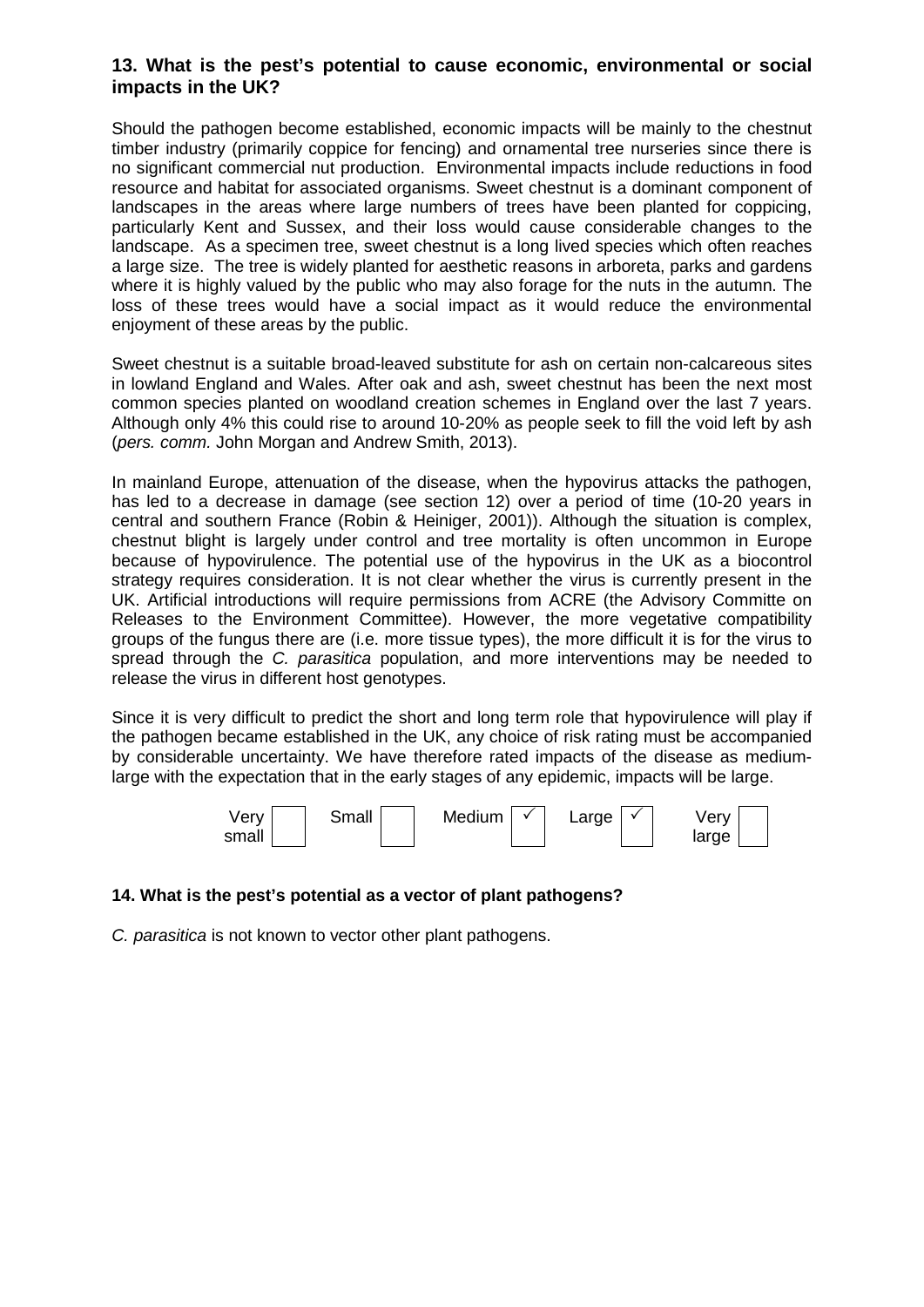#### **STAGE 3: PEST RISK MANAGEMENT**

**15. What are the risk management options for the UK?** *(Consider exclusion, eradication, containment, and non-statutory controls; under protection and/or outdoors).*

#### *Exclusion*

**Plants for planting** requirements set out in Annex IVAI and IVAII of 2000/29/EC specify that plants of *Castanea* and *Quercus* intended for planting should originate in areas known to be free of *Cryphonectria parasitica* or that no symptoms should have been seen at the place of production or in its immediate vicinity since the beginning of the last complete cycle of vegetation (EC 2000).

There is evidence of *C. parasitica* having a long latency period on plants of *Castanea*. In post entry quarantine in Australia plants have been noted with symptoms which were still undiagnosable 16 months after import (Cunnington & Pascoe, 2003), and it can survive for at least 10 months in infected dried bark (Hepting, 1974). This evidence suggests that the current requirement that plants have been obtained from a place of production where the disease has not occurred either on the place of production or its immediate vicinity in the last complete cycle of vegetation may not be sufficiently rigorous. It is possible that newly introduced non-symptomatic infections could be present and the recent outbreaks in the UK in young planted trees introduced from the EU some years ago tends to support this..

It is considered that the risk of introduction from importation of seed is unlikely to moderately likely (section 8), as external contamination of seed by spores has been documented (Jaynes & DePalma, 1984) and it is possible that the infection could move on the outside of the seed on the pericarps as the plumule develops into a shoot (MAF, 2011). Therefore there may be a risk associated with imported seeds, however the current requirements for plants for planting in Annex IVAII exclude seeds. Although introduction of seed to the UK from other EU Member States is not substantial (J Morgan *pers. comm.*) it would be considered appropriate to extend requirements to include seeds, as plants for planting, in any proposed changes to the legislation.

To mitigate the risk associated with plants for planting the addition of protected zone requirements for plants for planting including seeds of *Castanea* is proposed. This could be achieved by the addition of requirements in Annex IVB of Directive 2000/29 which would require that plants for planting of *Castanea* entering the UK (including the Isle of Man) should originate in either an area known to be free for *C. parasitica* or one of the existing protected zones. The level of risk posed by other host plants in more uncertain, but restrictions on other host plants for planting, particularly *Quercus*, could also be considered.

In theory post entry quarantine could be used to allow the import of plants for planting from infested area. However plants would need to be maintained in quarantine for a minimum of two years, in order for any latent infections to be detected. Plants would need to be maintained inside enclosed glasshouses or growth chambers to prevent possible escape of the pathogen. This would be expensive, regular inspections would be required and contained conditions may not be conducive to symptom development. Therefore this option is not being proposed.

The UK (except the Isle of Man) has Protected Zone status for *Cryphonectria parasitica* with requirements in Annex IVB of 2000/29/EU that if **wood of** *Castanea* is imported from areas where the disease occurs, it must be de-barked or the timber have undergone kiln-drying to specified standards. These requirements should be sufficient to prevent entry into the UK. However as *Cryphonectria parasitica* has not been recorded in the Isle of Man it is proposed that the Isle of Man is included in the protected zone for the UK in future.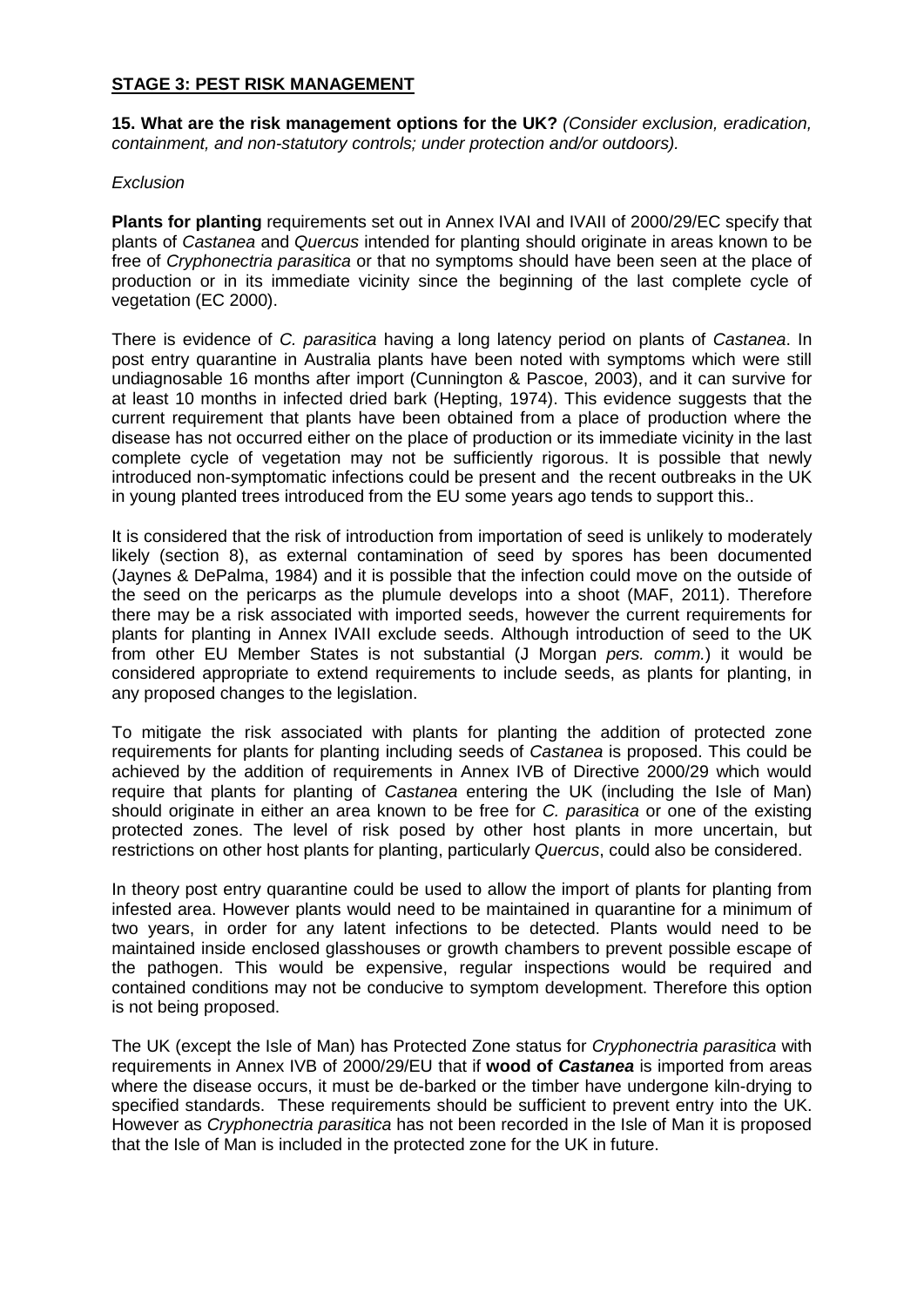Similarly for **isolated bark of** *Castanea,* this must originate in areas known to be free from *Cryphonectria parasitica* or subjected to fumigation or other appropriate treatment to a specification laid down by the Article 18.2 procedure in 2000/29/EC, i.e. by the Standing Committee for Plant Health. It appears no treatments have been approved by this committee under this procedure in the past (*J Morgan pers comm*).

Wood and bark of other potential host trees are not specified in the existing protected zone requirements. The level of risk posed by these is very uncertain, but restrictions on the movement of wood and bark of other hosts, particularly *Quercus*, could also be considered.

**Chestnut fruit for human and animal consumption** is considered unlikely as a pathway for entry of *C. parasitica* into the UK. There may be some risk associated with the surrounding soft 'husk' tissue but as trade in the nuts without the fleshy husk is the normal way chestnuts for consumption are traded the risk of transfer from chestnuts for consumption to growing trees is considered very unlikely, even if the nuts are being used as feed for red squirrels (section 8) and therefore regulation of this pathway is not considered necessary.

#### *Eradication/Containment*

Eradication could be achieved if infection was detected soon after import of the plants via the destruction of infected plants and all other plants from the same lot. There would also need to be a survey of hosts in the surrounding area over a minimum period of 2 years to ensure spread has not occurred prior to the identification of infection. Survey procedures for eradication purposes and the distance around an infected site that would need to be surveyed are currently being devised. It is also recommended that Forestry surveillance of *C. sativa* should be stepped up in the south of the UK, to demonstrate freedom form *C. parasitica*.

#### *Non-Statutory control*

Preventative fungicide treatments against infection do not appear to be being used in countries where the disease occurs, though there are some preliminary data indicating that the phosphite-based Agri-Fos fungicide used with the organosilicate surfactant Pentra-Bark in trunk bark wetting applications was effective in controlling advanced chestnut blight caused by the fungus in American chestnut. (Barilovits, 2009). However there is limited data to support this.

In the long term, breeding for resistance may help manage the disease on *Castanea sativa* in Europe and promising selections of canker-resistant hybrid *C. dentata* are undergoing field trials in New York State, USA (Thompson, 2012). The crosses between the American species *Castanea dentata* and the Chinese *C. mollissima* carrying resistance genes from the Chinese parent have shown resistance to the pathogen, whilst maintaining growth characteristics of the American chestnut.

Hypovirulence, the reduction of pathogen virulence as a result of virus infection of the fungus, (see section 12 above), may also contribute to a long term strategy to manage the disease in Europe (Heiniger and Rigling, 1994). However, it is not clear how, if *C. parasitica*  did become established in the UK, this 'hypovirus' may also be brought to the UK. There would also need to be research to identify a suitable hypovirus strain and how it could be 'inoculated' into infected trees.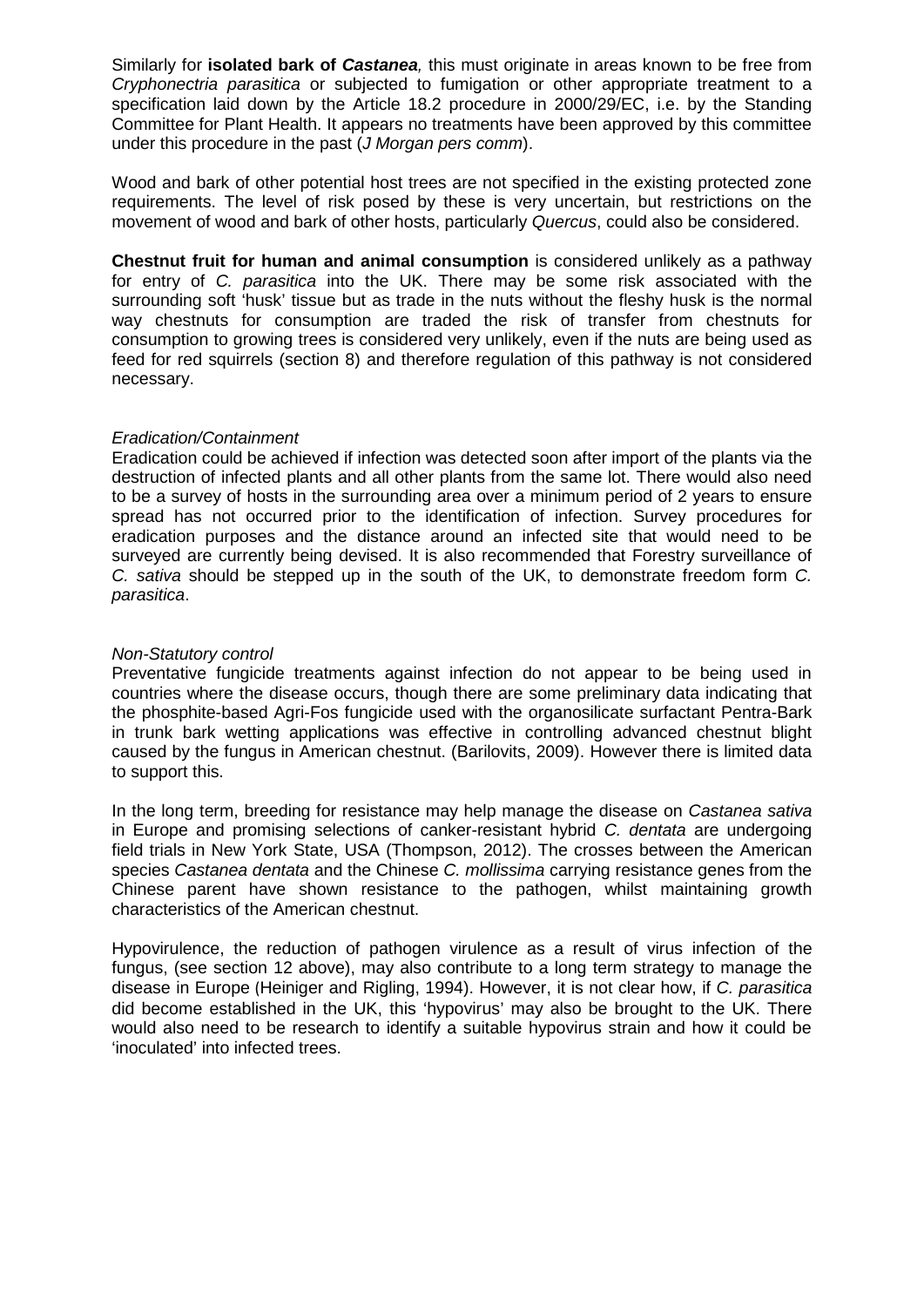#### **16. Summary and conclusion of rapid assessment.**

*(Highlight key uncertainties and topics that will require particular emphasis in a detailed PRA)* General / overall summary and conclusion and then specific text on each part of *assessment...*

This evidence presented in this rapid assessment suggests that action is required to ensure the integrity of the UK's Protected Zone

*Risk of entry:* Six potential pathways have been identified

- 1. Host plants for planting other than seed is considered very likely, with low uncertainty despite the current legislation. This is due to the possibility of a latent period between the time of infection and emergence of symptoms.
- 2. Natural dispersal from other countries where establishment is known is considered unlikely, with moderate uncertainty. It is possible that the relatively slow spread of this pathogen in Europe may be related to a low likelihood of windborne spread. Also, although the hosts are widespread, apart from in chestnut plantations, the trees generally grow at low density in mainland Europe close to the UK. This will limit the amount of ascospores that are produced and could travel along the pathway.
- 3. Tree seed external contamination is considered unlikely to moderately likely with moderate uncertainty, due to the risk that infection on the husk and shell could produce fruiting bodies.
- 4. Wood and bark is considered unlikely to moderately likely with moderate uncertainty. The UK (with the exception of the Isle of Man) has Protected Zone status for *C. parasitica* on wood and bark of *Castanea*. However, there is nothing in the legislation regarding wood of other potential hosts of *C. parasitica*.
- 5. Chestnuts for human and animal consumption are considered a very unlikely pathway, with medium uncertainty
- 6. Foliar plant debris is considered a very unlikely pathway, with moderate uncertainty.

*Risk of establishment*: Very likely outdoors in the UK, very unlikely under protection. Low level of uncertainty.

*Economic impact*: Impact of *C. parasitica* in the UK is rated as medium-large with the expectation that in the early stages of any epidemic, impacts will be large. This rating is given high uncertainty due to the difficulties in predicting the short and long term role that hypovirulence will play if the pathogen became established in the UK.

*Endangered area*: Based on published information on the impacts of environment on disease development, all areas of the UK where sweet chestnut is grown are potentially suitable for infections to occur and canker to develop, however the concentration of hosts does decrease further north and is not known if there may be a northern limit on its spread.

*Risk management*: To mitigate the risk associated with plants for planting the addition of protected zone requirements for plants for planting including seeds of *Castanea* is proposed. This could be achieved by the addition of requirements in Annex IVB of Directive 2000/29 which would require that plants for planting of *Castanea* entering the UK (including the Isle of Man) should originate in either an area known to be free for *C. parasitica* or one of the existing protected zones. It is also proposed that the current Protected Zone legislation for bark and wood for *Castanea* be extended to include the Isle of Man. Restrictions on the movement of plants for planting, wood and bark of other hosts, particularly *Quercus*, could also be considered.

Eradication could be achieved if infection was detected soon after import of the plants via the destruction of infected plants and all other plants from the same lot. A survey of hosts in the surrounding area over a minimum period of 2 years would also be required, to ensure spread has not occurred prior to the identification of infection. Survey procedures for eradication purposes and the distance around an infected site that would need to be surveyed are currently being devised.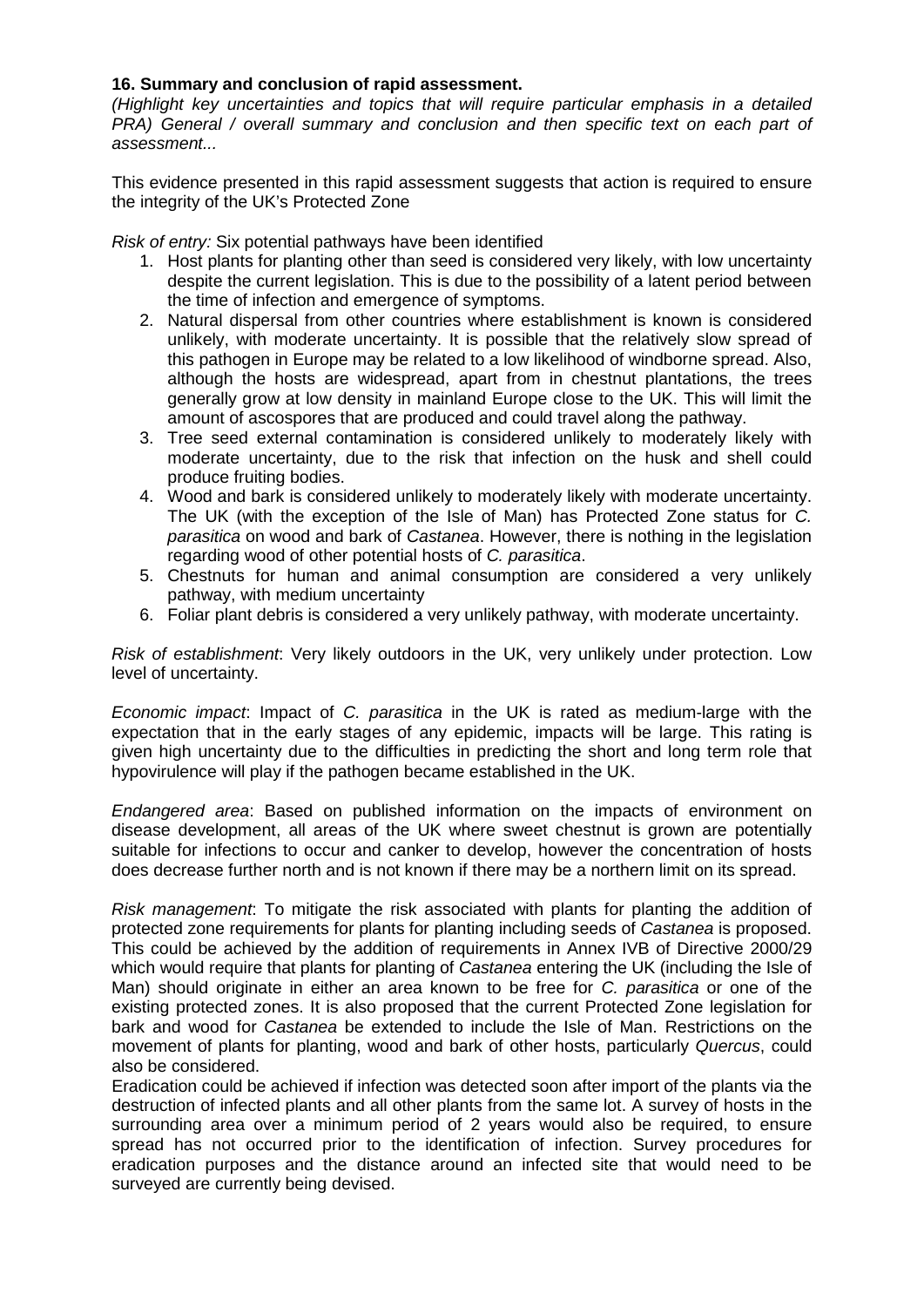#### **17. Is there a need for a detailed PRA? If yes, select the PRA area (UK or EU) and the PRA scheme (UK or EPPO) to be used.** *(for PH Risk Management Work stream to decide) (put tick in box)*

This Rapid Pest Risk Analysis is based on the current available data and literature. There remain uncertainties in the analysis, particularly regarding risks posed by hosts other than *Castanea*, whether there may be a northern limit on the potential spread of this pathogen and the short and long term role which hypovirulence could play in the UK. These uncertainties are, however, unlikely to be addressed by a more detailed PRA at this time.

| г |  |
|---|--|
|   |  |

| Yes | PRA area:     | <b>PRA</b><br>scheme: |  |
|-----|---------------|-----------------------|--|
|     | UK<br>´ or EU | or EPPO<br><b>UK</b>  |  |

#### **18. Given the information assembled within the time scale required, is statutory action considered appropriate / justified?**



Statutory action against *Cryphonectria parasitica* is a requirement of the EU Plant Health Directive 2000/29/EC. The pathogen is listed in Annex II/AII of Council Directive 2000/29/EC and is not considered to be present in the UK. Currently the requirements are that plants of *Castanea* and *Quercus*, intended for planting, other than seeds, must be free of *C. parasitica* and originate either from a Pest Free Area, or from a place of production where no symptoms of the organism have been observed, including in the immediate vicinity, since the beginning of the last complete cycle of vegetation. However, evidence regarding the potential for there to be a significant latent period between the time of infection of *Castanea* and the emergence of symptoms suggests that the current requirements are not providing sufficient assurances of freedom when the material originates in a nursery which is not situated in a Pest Free Area. It is therefore recommended that the Protected Zone for the UK should be extended to include *Castanea* plants for planting, including seeds, with the requirement that any plants moving into and within Protected Zones should originate either from a Pest Free Area or a Protected Zone. It is also recommended that the UK Protected Zone should be extended to include the Isle of Man.

Should the pathogen enter the UK, eradication could be achieved if infection was detected soon after import of the plants via the destruction of infected plants and all other plants from the same lot. A survey of hosts in the surrounding area over a minimum period of 2 years would also be required, to ensure spread has not occurred prior to the identification of infection. Survey procedures for eradication purposes and the distance around an infected site that would need to be surveyed are currently being devised by the PHSI and Fera consultants. It is also recommended that Forestry surveillance of *C. sativa* should be stepped up in the south of the UK, to demonstrate freedom form *C. parasitica*.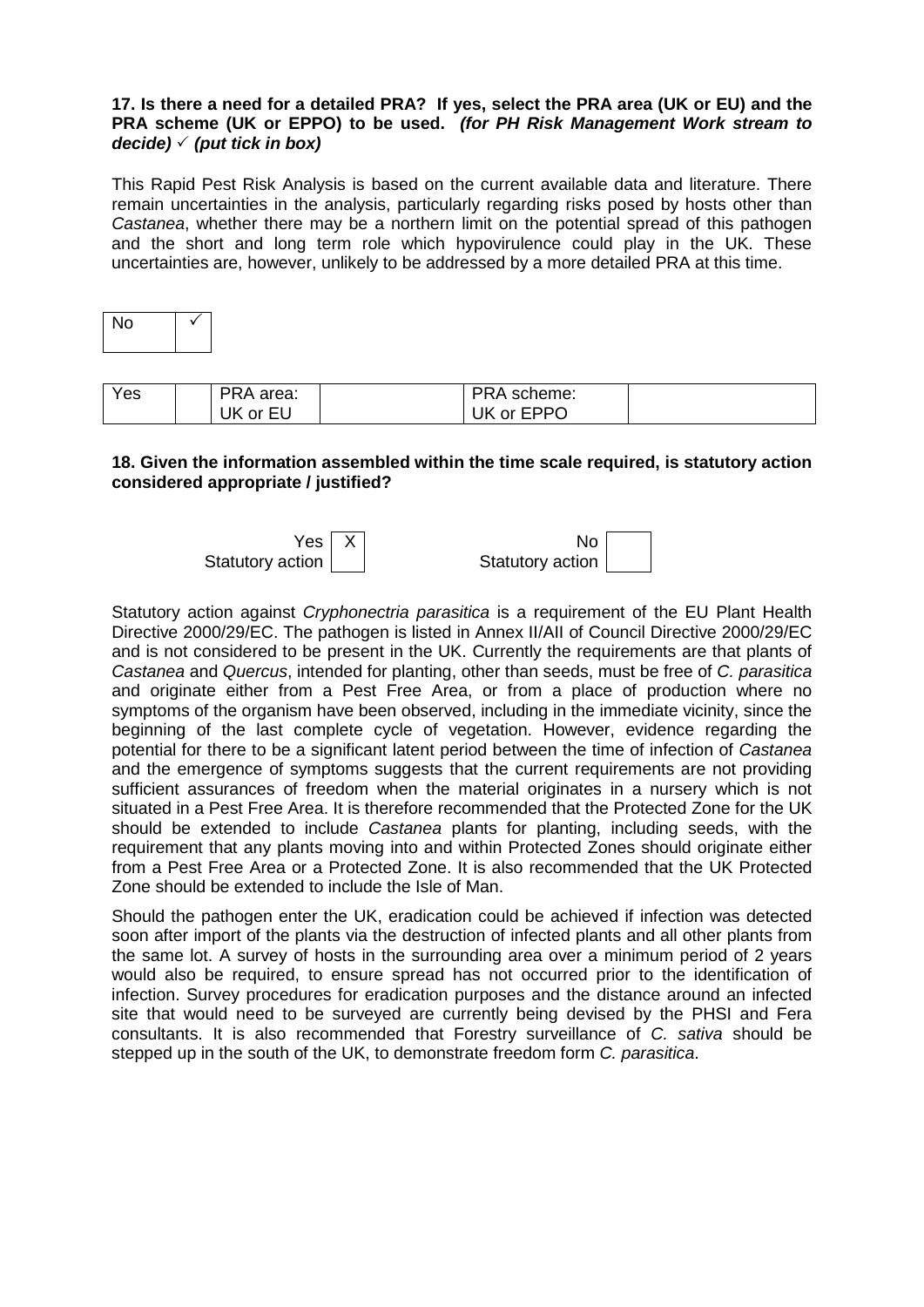## **REFERENCES**

Adamcikova K, Kobza M, Juhasova G (2010) Characteristics of the *Cryphonectria parasitica* isolated from *Quercus* in Slovakia. Forest Pathology **40**: 443-449

Anderson PJ, Anderson HW (1912) *Endothia parasitica* (Murrill) Phytopathology **2**; 262

Allemann C, Hoegger P, Heiniger U, Rigling D (1999) Genetic variation of *Cryphonectria*  hypoviruses (CHV1) in Europe, assessed using restriction fragment length polymorphism (RFLP) markers. Molecular Ecology **8**: 843-854

Amorini E, Manetti MC, Turchetti T, Sansotta A, Villani F (2001) Impact of silvicultural system on *Cryphonectria parasitica* incidence and on genetic variability in a chestnut coppice in Central Italy. Forest Ecology and Management **142**: 19-31

Anagnostakis SL, Aylor DE (1984) The effect of temperature on growth of *Endothia (Cryphonectria) parasitica* invitro and invivo. Mycologia *76*: 387-397

Anagnostakis SL. (1987) Chestnut blight: The classical problem of an introduced pathogen. Mycologia, **79**(1): 23-37

Barilovits (2009) First Year Results on the Use of Phosphite Compounds for Managing Phytophthora Root Rot in American Chestnut Seedlings. Science and Natural History Vol. XXIII, Number 1, Spring/Summer 2009.

Barr ME (1978) *Cryphonectria parasitica* (Murrill), In: Mycol. Mem. 7:

Biraghi A. (1946) Il cancero del Castagno causato da *Endothia parasitica* Ital. Agric. **7**: 1-9

Bissegger M, Heiniger U (1991) Chestnut blight (*Cryphonectria parasitica*) north of the swiss alps. European Journal of Forest Pathology **21**: 250-252

Braganca H, Simoes S, Santos N, Marcelino J, Rigling D, Tenreiro R (2005) Chestnut blight in Portugal -monitoring and vc types of *Cryphonectria parasitica* Acta Horticulturae **693**: 627- 633

Braganca H, Simoes S, Onofre N, Santos N (2009) Factors influencing the incidence and spread of chestnut blight in northeastern Portugal. Journal of Plant Pathology **91**: 53-59

Bryner SF, Rigling D, Brunner PC (2012) Invasion history and demographic pattern of *Cryphonectria* hypovirus 1 across European populations of the chestnut blight fungus. Ecology and Evolution **2**: 3227-3241

CABI CPC (2013) CABI Crop protection compendium: *Cryphonectria parasitica* (blight of chestnut). Available online at: http://www.cabi.org/cpc

Collins JF (1913) The chestnut bark disease on chestnut fruits. Science **38**, 857-858.

Collins JF (1915) The chestnut bark disease on freshly fallen nuts. Phytopathology **5**, 233- 235.

Conedera M, Manetti MC, Giudici F, Amorini E (2004) Distribution and economic potential of

the Sweet chestnut (*Castanea sativa* Mill.) in Europe. Ecologia Mediterranea **30**: 179–193

Craighead FC (1912) Insects contributing to the control of the chestnut blight disease. Science **36**: 825.

Cunnington JH, Pascoe IG (2003) Post entry quarantine interception of chestnut blight in Victoria. Australasian Plant Pathology **32**: 569-570

Desprez-Loustau M-L, Robin C, Reynaud G, Deque M, Badeau V, Piou D, Husson C, Marcais B (2007) Simulating the effects of a climate-change scenario on the geographical range and activity of forest-pathogenic fungi. Canadian Journal of Plant Pathology-Revue Canadienne De Phytopathologie **29**: 101-120

DSF-MAAF (2013) Distribution of *Cryphonectria* in France. Pdf document provided by DSF-MAFF.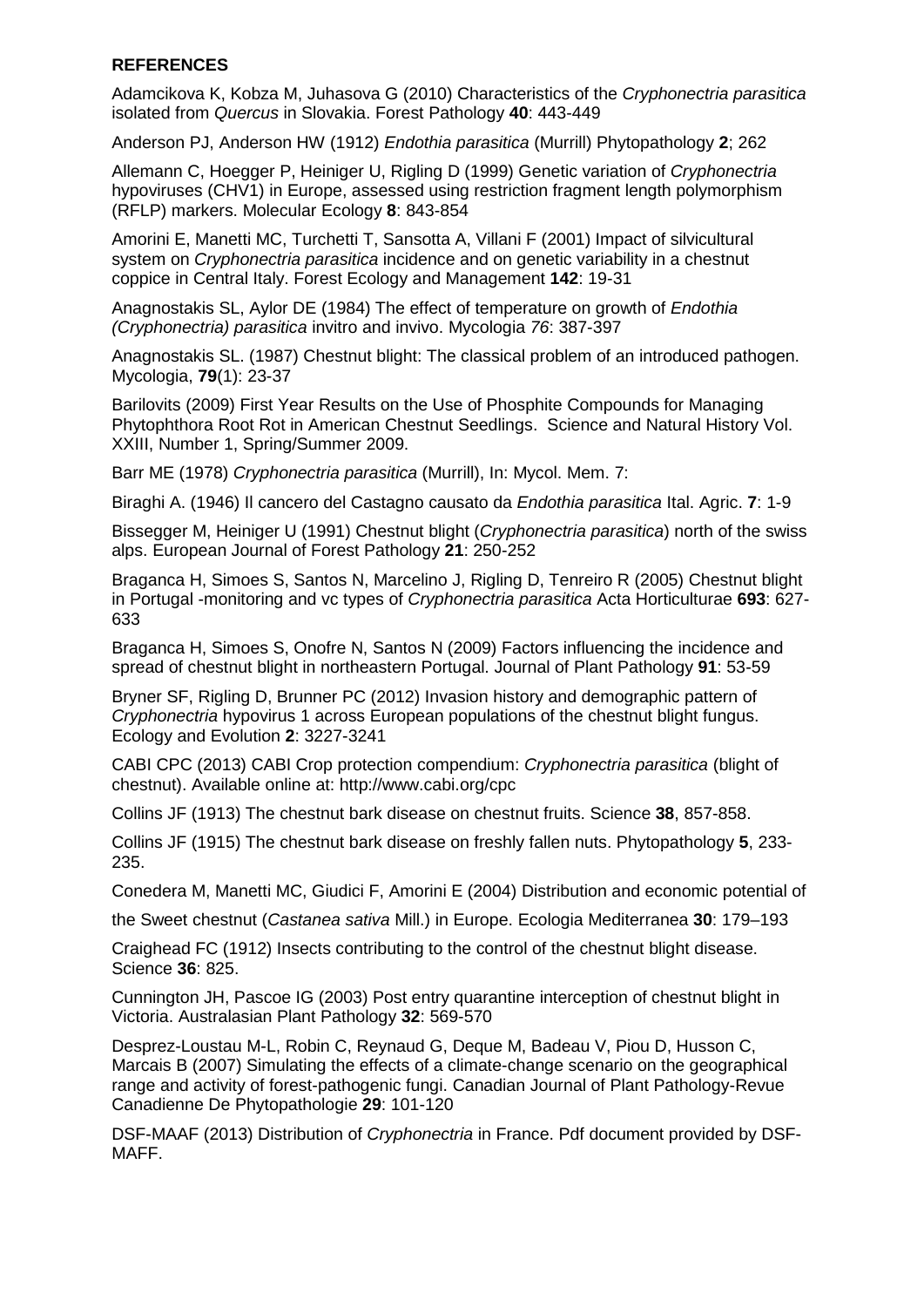EC 2000 Council Directive 2000/29/EC of 8 May 2000 on protective measures against the introduction into the Community of organisms harmful to plants or plant products and against their spread within the Community. Official Journal of the European Communities L169, 1– 112.

EFSA 2010. Risk assessment of the oriental chestnut gall wasp, *Dryocosmus kuriphilus* for the EU territory and identification and evaluation of risk management options EFSA Journal, **8**(6):1619

Elorrietta Artaza J (1949) El Castino en espana. Madrid, M.A.P.A., Espana: Instituto Forestal de Investigaciones y Experiencias

English Nature (2009) The ecological impact of sweet chestnut coppice silviculture on former ancient, broadleaved woodland sites in south-east England. English Nature Research Report Number 627 Available online at: http://www.swog.org.uk/wpcontent/uploads/2009/03/627.pdf

EPPO PQR (Plant Quarantine data Retrieval system) Accessed April 2103.

Fera, (2012). Plant health policy report of UK outbreak of *Cryphonectria parasitica* to the European Commission. Available from Europhyt.

Forest Research (2006) Chestnut blight and Oriental Chestnut gall wasp. Protected Zone Survey and Monitoring Programme. Forest Research SOP.

Forestry Commission (2012) NFI preliminary estimates of quantities of broadleaved species in British woodlands, with special focus on ash. National Forest Inventory, Forestry Commission, December 2012. 115pp. Available online at:

[http://www.forestry.gov.uk/pdf/NFI\\_Prelim\\_BL\\_Ash\\_Estimates.pdf/\\$FILE/NFI\\_Prelim\\_BL\\_As](http://www.forestry.gov.uk/pdf/NFI_Prelim_BL_Ash_Estimates.pdf/$FILE/NFI_Prelim_BL_Ash_Estimates.pdf) [h\\_Estimates.pdf](http://www.forestry.gov.uk/pdf/NFI_Prelim_BL_Ash_Estimates.pdf/$FILE/NFI_Prelim_BL_Ash_Estimates.pdf)

Forestry Commission (2013) Pests and diseases: Sweet chestnut blight (*Cryphonectria parasitica*). Last updated 4/3/2013. Available online at: http://www.forestry.gov.uk/forestry/infd-8s5qbf

Gao S, Shain L (1995) Effects of water-stress on chestnut blight. Canadian Journal of Forest Research-Revue Canadienne De Recherche Forestiere **25**: 1030-1035

Geisler M (2012) Chestnuts. Ag MRC: Agricultural Marketing Resource Center, Iowa State University. Available online at: http://www.agmrc.org/commodities\_\_products/nuts/chestnuts/

Gravatt G.F; Mahoney AE.; Stout G.L. (1935) Chestnut blight in California. California Department of Agriculture (Sacramento) Monthly Bulletin **24**: 173-191

Guérin L, Bastien S, Dechavanne R, Poitevin H (2000) Le chancre du châtaignier: Rôle des ascospores dans la progression de la maladie. Phytoma, Novembre 2000 **532**: 55-58

Guérin L, Froidefond G, Xu XM (2001) Seasonal patterns of dispersal of ascospores of *Cryphonectria parasitica* (chestnut blight). Plant Pathology **50**: 717-724

Guérin L, Robin C (2003) Seasonal effect on infection and development of lesions caused by *Cryphonectria parasitica* in *Castanea sativa*. Forest Pathology **33**: 223-235

Heald FD, Studhalter RA. (1914) Birds as carriers of the chestnut blight fungus. Journal of Agricultural Reseach **2**: 405-422

Heald FD, Studhalter RA (1915). Longevity of pycniospores and ascospores od *Endothia parasitica* under artificial conditions. Phytopathology **5**: 35-43

Hebard FV, Griffin GJ, Elkins JR (1984) Developmental histopathology of cankers incited by hypovirulent and virulent isolates of *endothia-parasitica* on susceptible and resistant chestnut trees. Phytopathology **74**: 140-149

Heiniger U, Rigling D (1994) Biological-control of chestnut blight in Europe. Annual Review of Phytopathology **32**: 581-599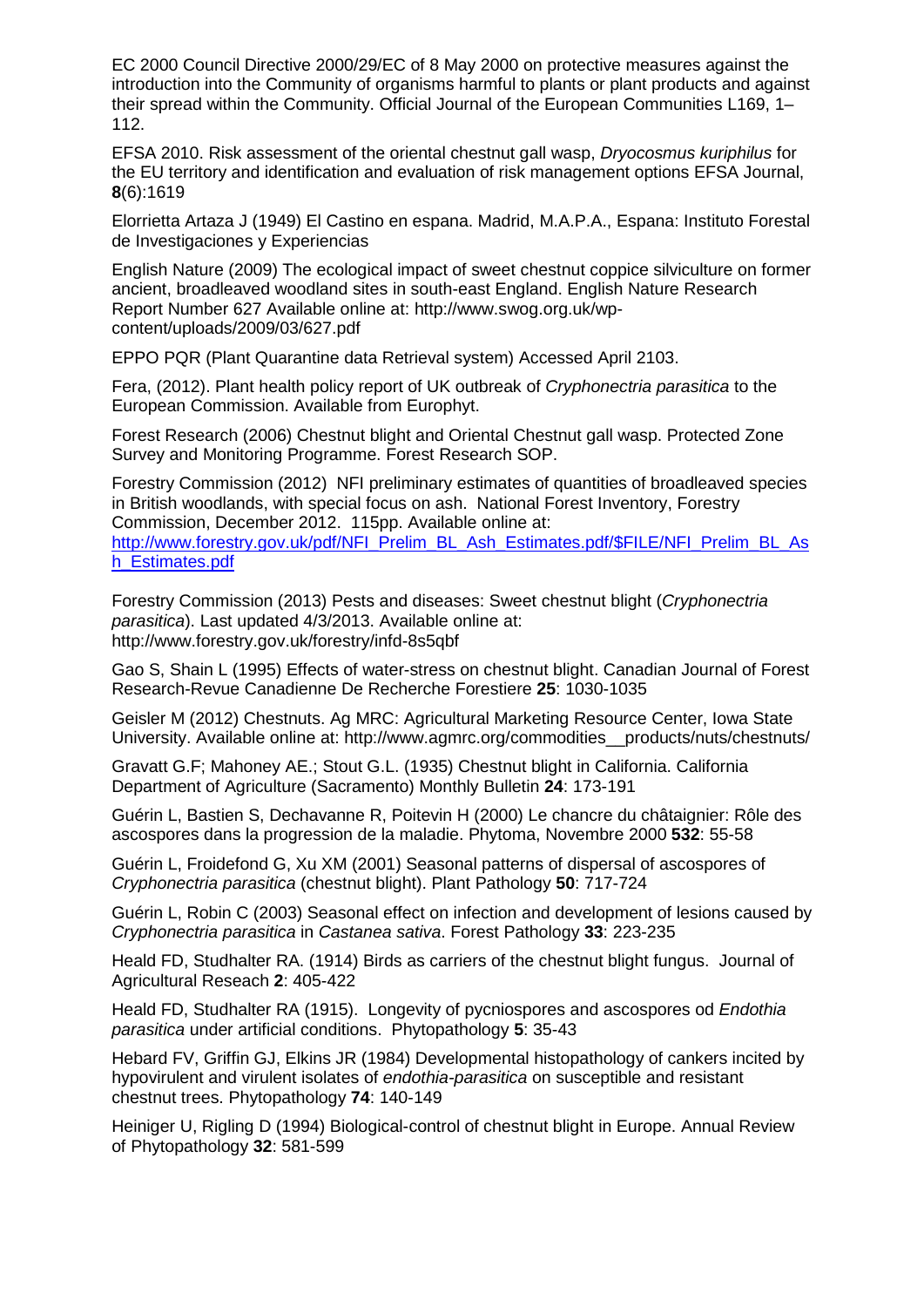Heiniger U, Rigling D (2009) Application of the *Cryphonectria* hypovirus (Chv-1) to control the chestnut blight, experience from Switzerland. Acta Horticulturae. **815**: 233-246

Hepting GH 1974 Death of the American chestnut. Journal of Forest History **18**: 60-67

Hillman BI, Suzuki N (2004) Viruses of the chestnut blight fungus, *Cryphonectria parasitica*. Advances in Virus Research **63**: 423-472

Ilona S, Szabolcs V, Henriett V (2009) Occurrence, impact and control possibilities of *Cryphonectria parasitica* in sessile oak in Hungary. Novenyvedelem **45**: 208-212

Janezic F (1964) Our studies concerning chestnut blight. Zastita Bilja **15**: 389-396

Jaynes RA, Depalma NK (1984) Natural infection of nuts of *Castanea dentata* by *Endothia parasitica*. Phytopathology **74**: 296-299

Juhasova G, Kulcsarova K A, Ivanova H, Robin C (1999) Results on biological control of *Castanea sativa* in Slovakia. Acta Horticulturae **494**: 513-519

Jurc D (2002) An overview of the history of the chestnut blight epidemic in Slovenia. Zbornik Gozdarstva in Lesarstva **68**: 33-59

MAF (2011) Risk Management Proposal: measures to manage chestnut fungus (*Cryphonectria parasitica*) in seeds imported for sowing. Available online at: http://www.biosecurity.govt.nz/files/biosec/consult/rmp-requirements-for-tree-seeds-forsowing.pdf

McCormick JF, Platt RB (1980) Recovery of an Apalachian forest following the chestnut blight or Catherine Keever-you were right. American Midland Naturalist: **104**: 264-273

Mettendorph B. (2007) Edelkastanien-Wertholz aus Baden. Allegemeine forstzeitschrift/Der Wald **62**: 920-922

Murrill W (1906) *Diaporthe parasitica* Torreya **6**:189

Myburg H, Wingfield BD, Wingfield MJ (1999) Phylogeny of *Cryphonectria cubensis* and allied species inferred from DNA analysis. Mycologia **91**: 243-50

Nuss DL (2005) Hypovirulence: Mycoviruses at the fungal-plant interface. Nature Reviews Microbiology **3**: 632-642

Opler PA (1978) Insects of American chestnut: possible importance and conservation concern. The American chestnut Symposium (ed J. McDonald) West Virginia University Press, Morgantown, WV

OEPP/EPPO 1982: Data sheets on quarantine organisms No. 69, *Endothia parasitica*. Bulletin OEPP/EPPO Bulletin **12** (1)

Orwig DA (2002) Ecosystem to regional impacts of introduced pests and pathogens: historical context, questions and issues J. Biogeography **29**: 1471- 1474

Parker GG, Hill SM, Kuehnel LA (1993) Decline of understory American chestnut (*Castanea dentata*) in a southern appalachian forest. Canadian Journal of Forest Research-Revue Canadienne De Recherche Forestiere **23**: 259-265

Peters FS, Holweg CL, Rigling D, Metzler B (2012) Chestnut blight in south-western Germany: multiple introductions of *Cryphonectria parasitica* and slow hypovirus spread. Forest Pathology **42**: 397-404

Preston C.D, Pearman DA, Hall AR (2002) New Atlas of the British and Irish Flora. Oxford University Press, Oxford

Robin C, Heiniger U. (2001) Chestnut blight in Europe: diversity of *Cryphonectria parasitica*, hypovirulence and biocontrol. Forest Snow and Landscape Research **76**: 361-367

Scharf CS, Depalma NK (1981) Birds and mammals as vectors of the chestnut blight fungus (*Endothia-parasitica*). Canadian Journal of Zoology-Revue Canadienne De Zoologie **59**: 1647-1650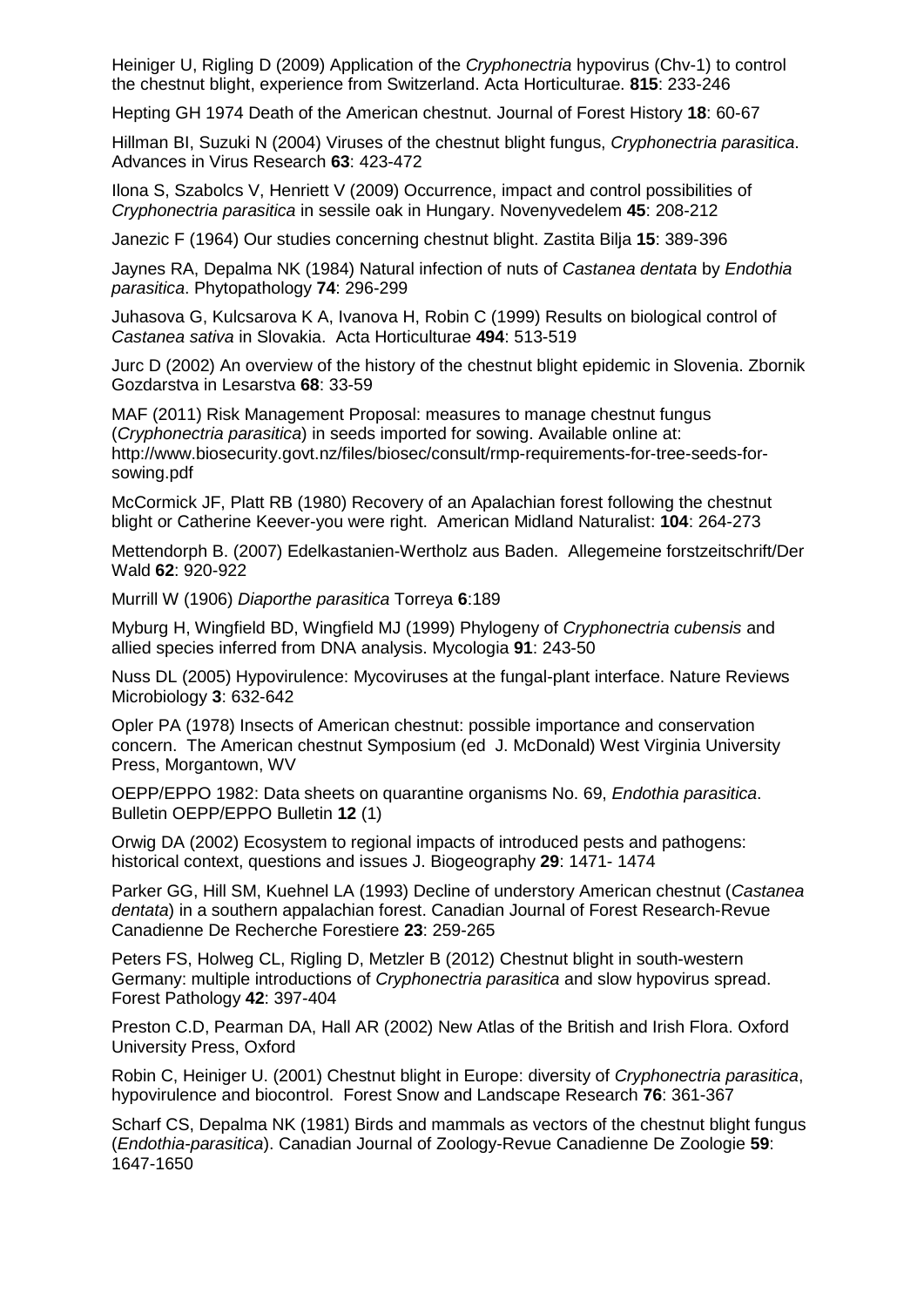Smith AH (2012) Introduction to Chestnut Blight. Journal of the American Chestnut Foundation: Special issue: Chestnut Blight and Blight Resistance. March / April Issue 2, Vol **26**, p9-10

Soylu A, Mert C (2009) The future of chestnut breeding work in Turkey. Acta Horticulturae **815**: 27-31

Studhalter RA (1914) Insects as carriers of the chestnut blight fungus. Phytopathology **4**: 52

Studhalter RA, Ruggles AG (1915) Insects as carriers of the chestnut blight fungus. Department of Forestry, Commonwealth of Pennsylvania Bulletin **12**

Thompson H (2012) The chestnut resurrection. Nature **490**: 22-23

Tizado EJ, Terron A, Nunez-Perez E (2012) A methodology to evaluate disease severity: a case study of chestnut blight in El Bierzo region (northwestern Spain). Annals of Applied Biology **161**: 81-90

Turchetti T, Maresi G. San tagada A (1991) *Cryphonectria parasitica* blight on different hosts in the Cilento region, S. Italy. Monti e Boschi **42**: 54-58

United Kingdom Protected Zone Surveys for Forestry Pests (2012) Report on Surveys carried out for the purpose of the recognition of a Protected Zone. Forestry Commission

Zoina A (1987) Il cancro della corteccia conoscenze e prospettive. Agric.Camp **10** (Suppl.):24-40

**Date of production: 20/5/2013**

**Version no.: 3**

**Author (s): Helen Anderson, Richard Baker, Neil Parkinson, Peter Reed, Steve Woodward.**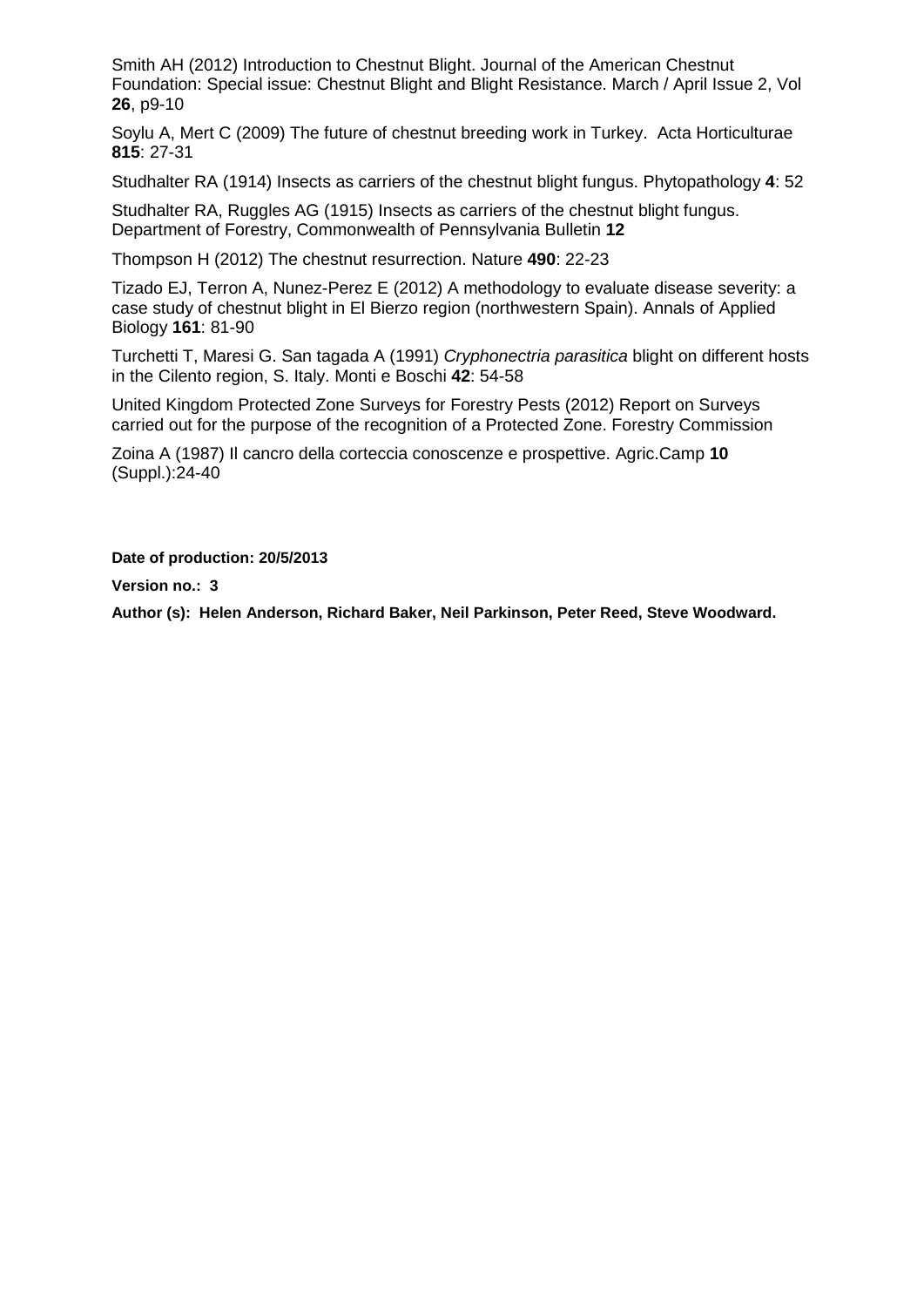#### **Appendix 1**

## *Cryphonectria parasitica:* **Information on findings in the UK to April 2013**

| No.            | Location               | <b>Source of trees</b><br>and when<br>planted?                                                                                                                                                    | When was<br>disease<br>confirmed<br>and by<br>whom?                                                                 | <b>Extent of</b><br>infection:<br>symptoms,<br>mortality, %<br>affected                                                           | <b>Eradicatory</b><br>action taken?                                          | When was<br>action<br>completed? | <b>How were</b><br>infected<br>trees<br>disposed<br>of? | Any<br>potential<br>movement<br>of infected<br>trees / wood<br>from site? | <b>What survey</b><br>work has<br>been<br>undertaken?                                                                                                                                     | <b>Plans for</b><br>future<br>survey<br>work?                                           |
|----------------|------------------------|---------------------------------------------------------------------------------------------------------------------------------------------------------------------------------------------------|---------------------------------------------------------------------------------------------------------------------|-----------------------------------------------------------------------------------------------------------------------------------|------------------------------------------------------------------------------|----------------------------------|---------------------------------------------------------|---------------------------------------------------------------------------|-------------------------------------------------------------------------------------------------------------------------------------------------------------------------------------------|-----------------------------------------------------------------------------------------|
| $\mathbf{1}$   | Farm,<br>Warwickshire. | Source for main<br>site: Nursery in<br>France, Planted<br>2007<br>Source for more<br>recently planted<br>site: UK nursery<br>(originally sourced<br>from same French<br>nursery). Planted<br>2011 | Inspection of<br>site Nov /<br>Dec 2011<br>FR Diagnosis<br>2011                                                     | Data from<br>$21st$ Dec<br>2011: 92<br>trees<br>showing<br>symptoms,<br>80 in main<br>site and 12<br>in recently<br>planted site. | <b>Statutory Notice</b><br>issued for<br>destruction of<br>all host material | 31/03/12                         | On site<br>burning                                      | No                                                                        | 1.5km ground<br>$s$ urvey – very<br>little host<br>material in<br>vicinity. Tests<br>in a nearby<br>English<br>Woodland<br>Grant<br>Scheme site<br>(10 year old<br>planting)<br>negative. | Monitor                                                                                 |
| $\overline{2}$ | Farm, East<br>Sussex.  | Source: UK<br>nursery (originally<br>sourced from<br>same French<br>nursery).<br>32 trees planted<br>2009 and 2010                                                                                | Samples<br>taken 02<br>February<br>2012<br>following<br>traceforward<br>from UK<br>nursery. FR<br>Diagnosis<br>2012 | Variety of<br>cultivars<br>planted in<br>orchard for<br>nut<br>production.<br>30% affected<br>with death<br>of <5 trees           | <b>Statutory Notice</b><br>issued for<br>destruction of<br>all host material | 31/03/12                         | On site<br>burning                                      | No                                                                        | 1.5 km<br>ground<br>$survey - and$<br>inclusion in<br>aerial survey<br>due to large<br>amount of<br>host material<br>in nearby<br>wider<br>environment.                                   | Monitor via<br>aerial<br>surveillance<br>due to large<br>amount of<br>host<br>material. |
| 3              | Nursery, Devon.        | Source: Nursery in<br>France (same                                                                                                                                                                | Sample taken<br>21/9/2012                                                                                           |                                                                                                                                   | Statutory action<br>required. Survey                                         |                                  |                                                         | Yes, via<br>internet                                                      | Preliminary<br>site                                                                                                                                                                       | Revisit<br>proposed                                                                     |